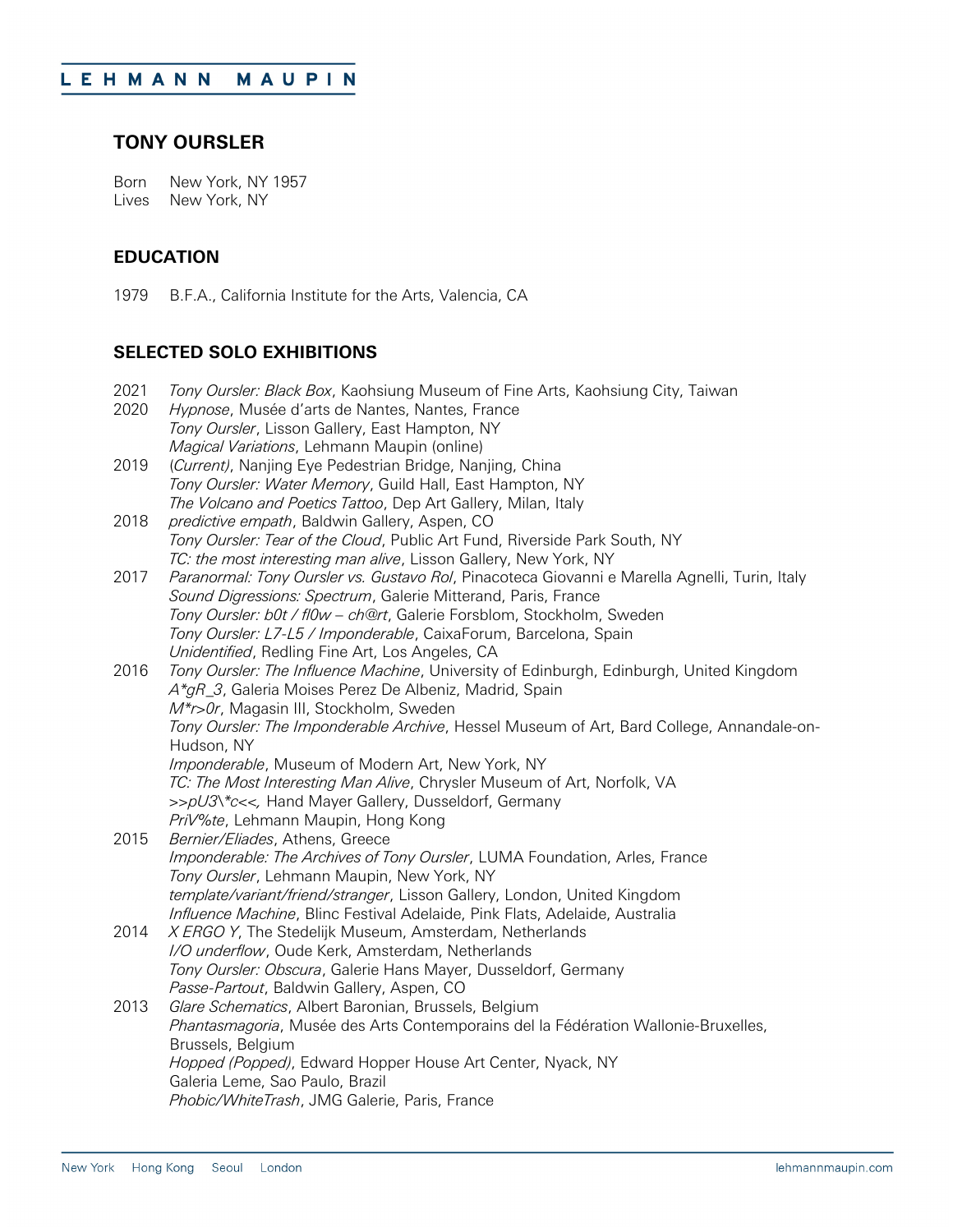*Tony Oursler: UFOs and Effigies*, Arthur Ross Architecture Gallery, Graduate School of Architecture, Columbia University, New York, NY *agentic iced etcetera*, Pinchuk Art Center, Kiev, Ukraine Ekeberg Sculpture Park, Oslo, Norway John Buckley Gallery, Melbourne Australia *strawberry ecstasy green*, Escape Louis Vuitton, Venice, Italy *Little Worlds*, Honolulu Museum of Art, Honolulu, HI *The Influence Machine*, Tate Modern, London, United Kingdom *Norte Sul Leste Oeste*, Museu de Arte Moderna, Sao Paulo, Brazil 2012 *Face to Face*, ARoS Aarhus Kunstmuseum, Aarhus, Denmark *Oxt Variations*, 313 Gallery, Seoul, South Korea *Super Pop (and Not)*, Contemporary by Angela Li, Hong Kong *Denouement*, FaMa Gellery, Verona, Italy *Sculpture*, Jensen Gallery, Syndey, Australia *Sculpture*, Jensen/Fox, Auckland, New Zealand *top-down-bottom-up*, Gallery Paule Anglim, San Francisco, CA *Lapsed Fantasist*, Galerie Hans Mayer, Düsseldorf, Germany *False-Color Auctions*, Galerie Soledad Lorenzo, Madrid, Spain *Scribble, Adumbration*, Avlskarl Gallery, Copenhagen, Denmark 2011 *Open Obscura*, PAC - Padiglione d'Arte Contemporanea, Milan, Italy JGM Galerie, Paris, France Adobe Museum of Digital Media, (online) *As Above, So Below*, Galerie Forsblom, Helsinki, Finland 2010 *Tony Oursler*, Oi Futuro Flamengo, Rio de Janeiro, Brazil *Valley*, Adobe Museum of Digital Media, (online) *Peak*, Lehmann Maupin, New York, NY *Vertical Loop Task*, Baldwin Gallery, Aspen, CO *On/Off*, Jensen Gallery, Auckland, New Zealand *Number 7, Plus or Minus 2*, Gallery Faurschou, Beijing, China 2009 *50 Shilling*, Galerie Steinek, Vienna, Austria *Void or Everything Ever Wanted*, Luminato Festival, Toronto, Canada *Vampiric Battle*, Mattress Factory, Pittsburgh, PA *Lock 2,4,6*, Kunsthaus Bregenz, Bregenz, Austria *Five Take Radius*, Clocktower, New York, NY *Gaze Heuristic (With Drool)*, Galleria IN ARCO, Turin, Italy *Haze or Transparency with Friends and Colors*, Art Gallery of Ontario, Toronto, Canada *Cellphones Diagrams Cigarettes Searches and Scratch Cards*, Metro Pictures, New York, NY Galerie Baronian-Francey, Brussels, Belgium Gallery Paule Anglim, San Francisco, CA *Splatter Project #1*, Frank Sinatra High School, New York, NY (permanent public project) 2008 *NixAlienClimaxCloudAxe*, House of Photography, Moscow, Russia *St. Roch*, KK Projects, New Orleans, LA *Project for Physic Garden*, London, United Kingdom *AWGTHTGTWTA*, More Art, New York, NY *Horizon Scander Jeu*, Gare du Nord, Paris, France Jensen Gallery, Auckland, New Zealand *Project for Land and Beach*, Gibbs Farm, New Zealand *Trunk Mask Bomb Frame Hatchet Crutch Queen*, Galería Soledad Lorenzo, Madrid, Spain *High*, Lisson Gallery, London, United Kingdom 2007 *Ooze*, Lehmann Maupin, New York, NY *Phobos*, Bernier/Eliades, Athens, Greece *Dum-Dum, Metalbreath, Wadcutter*, Galleria Emi Fontana, Milan, Italy Galerie Forsblom, Helsinki, Finland\* Gallery Paule Anglim, San Francisco, CA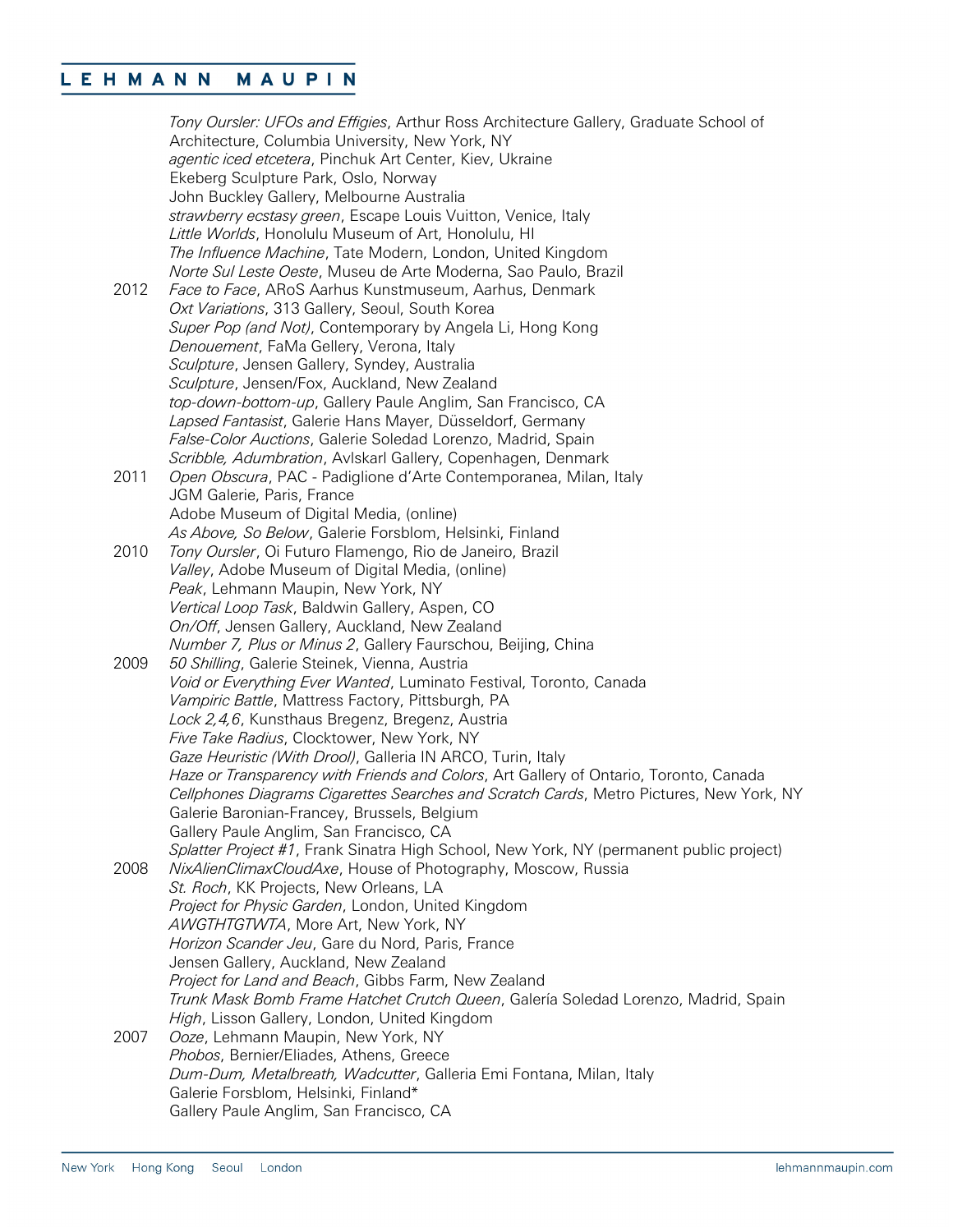| 2006 | Million Colors, Phoenix (permanent public project)<br>Spaced, Margo Leavin Gallery, Los Angeles, CA<br>Simon Studer Art, Geneva, Switzerland<br>Sound Digressions in Seven Colors, Nyehaus, New York, NY |
|------|----------------------------------------------------------------------------------------------------------------------------------------------------------------------------------------------------------|
|      | Tony Oursler: Dispositifs, Kunstforeningen GL Strand, Copenhagen, Denmark<br>Galeria IN ARCO, Turin, Italy<br>Thought Forms, Metro Pictures, New York, NY                                                |
|      | Perfect Partner, Montclair, NJ                                                                                                                                                                           |
| 2005 | Blue Invasion, Hyde Park, Sydney, Australia                                                                                                                                                              |
|      | Tony Oursler: Dispositifs, Jeu de Paume, Paris, France; DA2 at the Domus Atrium, Salamanca,                                                                                                              |
|      | Spain; Tennis Palace at the Helsinki City Art Museum, Helsinki, Finland<br>Studio: Seven Months of My Aesthetic Education (Plus Some) and Climaxed, Metropolitan                                         |
|      | Museum of Art, New York, NY                                                                                                                                                                              |
|      | Perfect Partner, Collaboration with Phil Morrison and Kim Gordon, Barbican, London, United                                                                                                               |
|      | Kingdom                                                                                                                                                                                                  |
| 2004 | Lehmann Maupin, New York, NY                                                                                                                                                                             |
|      | Unk, Aarhus Kunsthaus, Aarhus, Germany<br>Studio: Seven Months of My Aesthetic Education (Plus some), Musée d'Orsay, Paris, France                                                                       |
|      | Margo Leavin Gallery, Los Angeles, CA                                                                                                                                                                    |
|      | Blob, Galeria Soledad Lorenzo, Madrid, Spain                                                                                                                                                             |
|      | Braincast, Seattle Public Library, Seattle, WA                                                                                                                                                           |
|      | PHOBOS, Bernier Eliades, Athens, Greece                                                                                                                                                                  |
|      | Sexta de Cifra, Barcelona Civic Plaza, Barcelona, Spain, (permanent public project)                                                                                                                      |
| 2003 | Metro Pictures, New York, NY<br>Jean Bernier Gallery, Athens, Greece                                                                                                                                     |
|      | Jensen Gallery, Auckland, New Zealand                                                                                                                                                                    |
|      | Lisson Gallery, London, United Kingdom                                                                                                                                                                   |
|      | Gallery Paule Anglim, San Francisco, CA                                                                                                                                                                  |
| 2002 | Parallel Lines, Galleria in Arco, Torino, Italy; Studio d'Arte Raffaelli, Trevi, Italy                                                                                                                   |
|      | Museo Arte Contemporanea di Roma, Rome, Italy                                                                                                                                                            |
|      | The Influence Macgine (Swedish version), Magasin 3 Stockholm Konsthall, Stockholm, Sweden<br>Tony Oursler Drawings, Lehmann Maupin, New York, NY                                                         |
|      | Galerie H.S. Steinek, Vienna, Austria                                                                                                                                                                    |
|      | Station, Magasin 3, Stockholm Konsthall, Stockholm, Sweden                                                                                                                                               |
|      | Tony Oursler-Luftmetall, Galerie Hans Meyer, Dusseldorf, Germany                                                                                                                                         |
|      | Tony Oursler: Drawings, CD-ROM, Installation, Videotapes, Pei Ling Chan Gallery and Garden for                                                                                                           |
|      | the Arts, Savannah College of Art and Design, Savannah, GA<br>Luftmetall, Galerie Hans Meyer, Dusseldorf, Germany                                                                                        |
|      | Shock-Rock, Gräflicher Kurpark Driburg, Garten Landschaft OstWestfalen Lippe, Germany                                                                                                                    |
| 2001 | Antennae Pods Transmissions, Metro Pictures, New York, NY                                                                                                                                                |
|      | Institute Valencià D'Art Modern, Valencia, Spain                                                                                                                                                         |
|      | Newcomb Gallery, Tulane University, New Orleans, LA                                                                                                                                                      |
|      | Flucht, Kunsthaus Bregenz, Bregenz, Austria                                                                                                                                                              |
|      | Koldo Mitxelena Kulturunea, San Sebastian, Spain<br>Galerie Ghislaine Hussenot, Paris, France                                                                                                            |
|      | Galerie Joan Prats, Barcelona, Spain                                                                                                                                                                     |
| 2000 | Sulfur, Glass, Silicon, Galleria 1000 Eventi, Milan, Italy                                                                                                                                               |
|      | The Empty Cabinet, Henry Art Gallery, University of Washington, Seattle, WA; University Art                                                                                                              |
|      | Gallery, University of California, San Diego, CA; Lisson Gallery, London, United Kingdom                                                                                                                 |
|      | Tony Oursler, Bernier/Eliades, Athens, Greece<br>Galleria 1000 Eventi, Milan, Italy                                                                                                                      |
|      | Galerie H.S. Steinek, Vienna, Austria                                                                                                                                                                    |
|      | Margo Leavin Gallery, Los Angeles, CA                                                                                                                                                                    |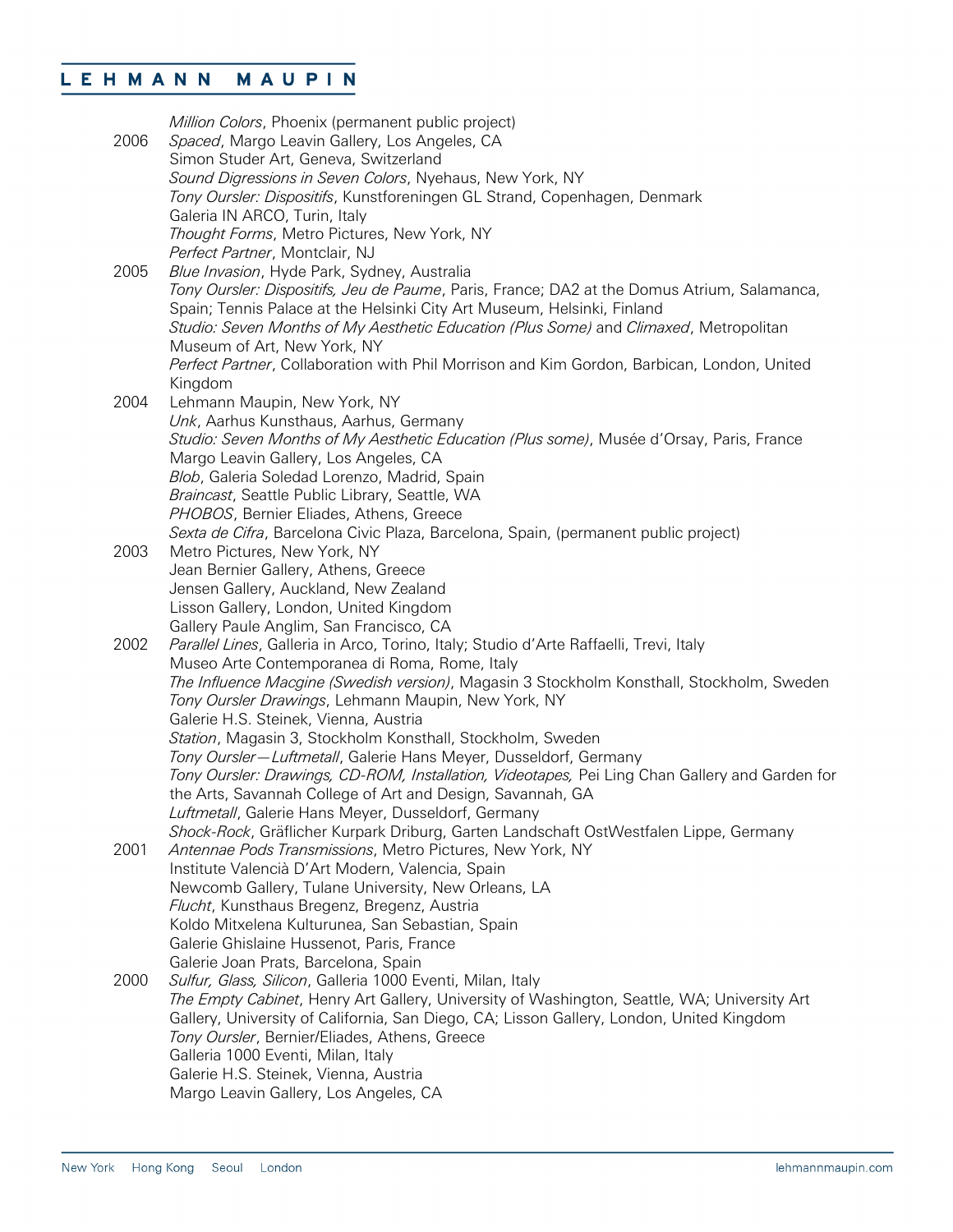*Tony Oursler: The Darkest Color Infinitely Amplified*, The Whitney Museum of American Art, New York, NY *The Influence Machine*, New York, NY *EVOL*, Sammlung Goetz, Munich, Germany 1999 Tel Aviv Museum of Art, Tel Aviv, Israel *Introjection: Tony Oursler mid-career survey, 1976-1999*, MASS MoCA, North Adams, MA; Williams College Museum of Art, Williamstown, MA; Contemporary Arts Museum, Houston, TX; Los Angeles Museum of Contemporary Art, Los Angeles, CA; Des Moines Art Center, Des Moines, IA\* Galerie Biedermann, Munich, Germany Ujazdowski Castle, Warsaw, Poland 1998 Metro Pictures, New York, NY *Directions-Tony Oursler: Video Dolls with Tracey Liepold*, Hirshhorn Museum & Sculpture Garden, Washington, D.C. *Videotapes, Dummies, Drawings, Photographs, Viruses, Heads, Eyes, & CD-ROM*, Galeria Soledad Lorenzo, Madrid, Spain; Galleria 1000 Eventi, Milan, Italy; Kunstverein Hannover, Hannover, Germany; Malmö Konsthall, Malmö, Sweden\* *The Poetics Project: 1977-1997*, in collaboration with Mike Kelley 1997 *Judy*, Institute of Contemporary Art, Philadelphia, PA Margo Leavin Gallery, Los Angeles, CA Aspen Art Museum, Aspen, CO CAPC Musée d'art contemporain de Bordeaux, Bordeaux, France; Salade Exposiciones Rekalde, Bilboa, Spain\* Gallery Paul Anglim, San Francisco, CA Galerie Biedermann, Munich, Germany Gallery Koyanagi, Tokyo, Japan *The Poetics Project: 1977-1997*, Documenta X, Kassel, Germany *Der menschliche Fator—Das individuum im Spiegel der zeitgenosslschen Kunst*, Hypo Bank, Luxembourg City, Luxembourg; Kunsthandel Achenbach, Dusseldorf, Germany *The Video Room*, White Columns, New York, NY *Videoskulpturen*, Galerie Franck & Schulte, Berlin, Germany 1996 Lisson Gallery, London, United Kingdom Jean Bernier Gallery, Athens, Greece Metro Pictures, New York, NY Museum of Contemporary Art, San Diego, CA *My Drawings 1976-1996*, Kasseler Kunstverein, Kassel, Germany\* 1995 *System for Dramatic Feedback*, Portikus Frankfurt; Frankfurt, Germany; Les Musées de la Ville de Strasbourg, Strasbourg, France; Centre d'Art Contemporain, Geneva, Switzerland; Stedelijk Van Abbemuseum, Eindhoven, Netherlands\* *Tony Oursler: Video Installations, Objects, Watercolors*, Musée d'Art Moderne et Contemporain, Strasbourg, France Galerie Ghislaine Hussenot, Paris, France Wiener Secession, Vienna, Austria *Tony Oursler- Ouvres Récentes*, Galeria Soledad Lorenzo, Madrid, Spain 1994 Lisson Gallery, London, United Kingdom Jean Bernier Gallery, Athens, Greece Linda Chathcart Gallery, Santa Monica, CA *Dummies, Flowers, Alters, Clouds, and Organs*, Metro Pictures, New York, NY *Tony Oursler—Recent Video Works*, The Contemporary Museum, Honolulu, HI 1993 *White Trash and Phobic*, Centre d'Art Contemporain, Geneva, Switzerland; Kunstwerke, Berlin, Germany\* Andrea Rosen Gallery, New York, NY The Living Room, San Francisco, CA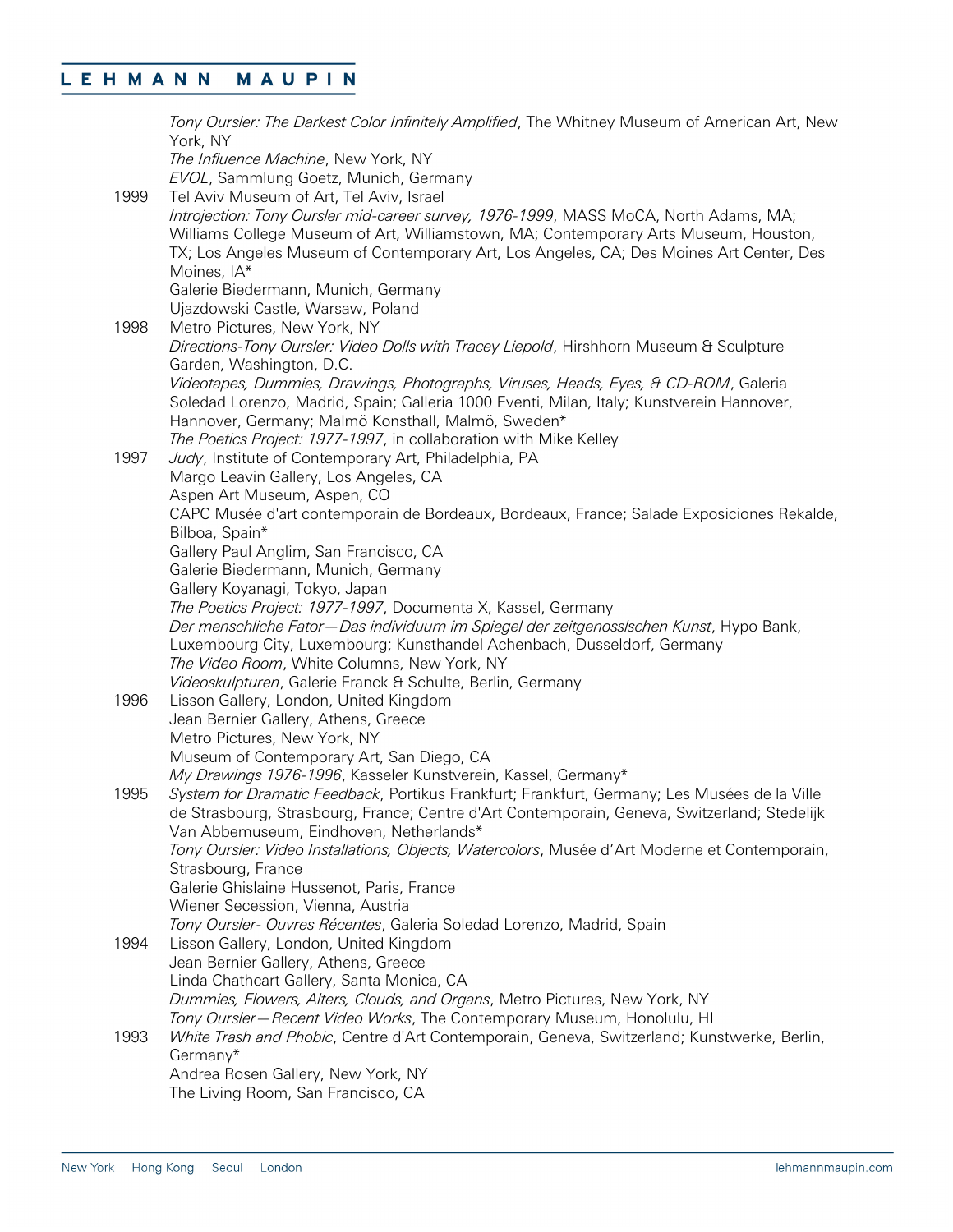|      | Dummies, Dolls, and Poison Candy, IKON Gallery, Birmingham, United Kingdom; Bluecoat<br>Gallery, Liverpool, United Kingdom |
|------|----------------------------------------------------------------------------------------------------------------------------|
| 1992 | F/X Plotter, 2 Way, Kijkhuis, The Hague, Netherlands<br>The Space, Boston, MA<br>The Knitting Factory, New York, NY        |
| 1991 | Diane Brown Gallery, New York, NY                                                                                          |
|      | Dummies, Hex Signs, Watercolours, The Living Room, San Francisco, CA                                                       |
|      | The Pacific Film Archives, San Francisco, CA                                                                               |
|      | The Cinématèque, San Francisco, CA                                                                                         |
| 1990 | Hallwalls, Buffalo, New York, NY                                                                                           |
|      | Diane Brown Gallery, New York, NY                                                                                          |
|      | The Kitchen, New York, NY                                                                                                  |
|      | On Our Own, The Segue Gallery, New York, NY                                                                                |
| 1989 | Relatives (with Constance DeJong), The Kitchen, New York, NY                                                               |
|      | Rockland Center for the Arts, West Nyak, NY                                                                                |
|      | Seattle Arts Museum, WA                                                                                                    |
|      | Mikery Theatre, Amsterdam, Netherlands                                                                                     |
|      | ECG-TV Studios, Frankfurt am Main, Germany                                                                                 |
|      | Drawings, Objects, Videotapes, Delta Galerie, Dusseldorf, Germany                                                          |
|      | Folkwang Museum, Essen, Germany                                                                                            |
|      | Collective for Living Cinema, New York, NY                                                                                 |
|      | Museum für Gegenwartskunst, Basel, Switzerland                                                                             |
|      | Bobo Gallery, San Francisco, CA                                                                                            |
|      | Delta Gallery, Dusseldorf, Germany                                                                                         |
| 1988 | Tony Oursler's Works, Le Lieu, Quebec City, Canada                                                                         |
|      | Constellation: Intermission, Diane Brown Gallery, New York, NY                                                             |
|      | Western Front, Vancouver, Canada                                                                                           |
|      | Los Angeles Center for Photographic Studies/EZTV, Los Angeles, CA                                                          |
| 1987 | The Kitchen, New York, NY                                                                                                  |
| 1986 | Spheres of Influence, Centre Georges Pompidou, Paris, France*                                                              |
|      | New Langton Arts, San Francisco, CA                                                                                        |
|      | Boston Film/Video Foundation, Boston, MA                                                                                   |
| 1985 | The American Center, Paris, France                                                                                         |
|      | Kijkhuis, The Hague, Netherlands                                                                                           |
|      | Kunst Delft, Delft, Netherlands                                                                                            |
|      | ELAC, Espace Lyonnais d'Art Contemporain, Lyon, France                                                                     |
|      | Schule fur Gestaltung, Basel, Switzerland                                                                                  |
| 1984 | Anthology Film Archives, New York, NY                                                                                      |
|      | L-7, L-5, The Kitchen, New York, NY                                                                                        |
|      | Mo David Gallery, New York, NY                                                                                             |
|      | The Kitchen, New York, NY                                                                                                  |
| 1983 | La Mamelle, San Francisco, CA<br>My Sets, Media Study, Buffalo, NY                                                         |
|      | Son of Oil, A Space, Toronto, Canada                                                                                       |
|      | Panic House/Los Angeles Contemporary Exhibitions, Los Angeles, CA                                                          |
|      | X Catholic (with Mike Kelley), Beyond Baroque, Los Angeles, CA                                                             |
| 1982 | The Walker Art Center, Minneapolis, MN                                                                                     |
|      | Boston Film/Video Foundation, Boston, MA                                                                                   |
|      | A Scene, P.S.1, Long Island City, NY                                                                                       |
|      | Complete Works, The Kitchen, New York, NY                                                                                  |
|      | Soho TV M/T Channel 10, New York, NY                                                                                       |
| 1981 | University Art Museum, University of California, Berkeley, CA                                                              |
|      | Video Viewpoints, Museum of Modern Art, New York, NY                                                                       |
|      | The School of the Art Institute of Chicago, Chicago, IL                                                                    |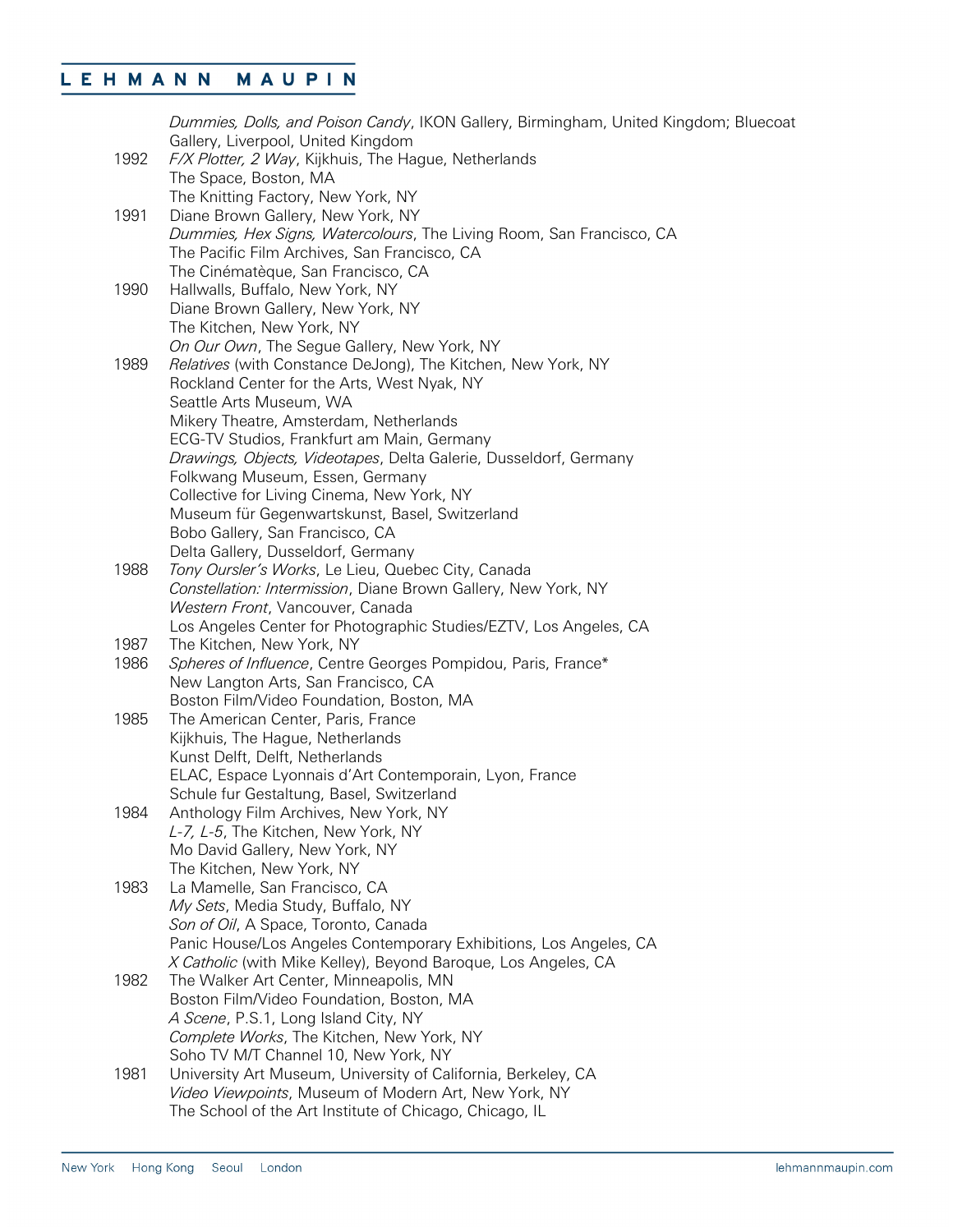\* Exhibition Catalogue

## **SELECTED GROUP EXHIBITIONS**

| 2020 | On Everyone's Lips: From Pieter Bruegel to Cindy Sherman, Kunstmuseum Wolfsburg,                |
|------|-------------------------------------------------------------------------------------------------|
|      | Wolfsburg, Germany*                                                                             |
|      | Noire Lumière, HOW Museum, Shanghai, China                                                      |
|      | Just Connect, Museum of Contemporary Art, Chicago, IL                                           |
|      | Inside Out: The Body Politic, Lehmann Maupin, Seoul                                             |
| 2019 | Can It Really Be 20 Years Already? Art in Our Times, Contemporary Masters, and Philanthropy,    |
|      | The Margulies Collection at the Warehouse, Miami, FL                                            |
|      | Trees, Fondation Cartier pour l'art contemporain, Paris, France                                 |
|      | Almost Human: Digital Art from the Permanent Collection, San Jose Museum of Art,                |
|      | San Jose, CA                                                                                    |
|      | The Dark Side: Who's afraid of the dark?, Musja, Rome, Italy                                    |
|      | Dark Path, Dark Mofo, Hobart, Tasmania                                                          |
|      | Gorillas in Our Midst, Museum of New and Old Art, Hobart, Tasmania                              |
|      | Faszination Gesicht, Vogele Kultur Zentrum, Freienbach, Switzerland                             |
|      | New Age, New Age: Strategies for Survival, DePaul Art Museum, Chicago, IL                       |
| 2018 | Everything is Connected: Art and Conspiracy, Met Breuer, New York, NY                           |
|      | I See You, SCAD Museum of Art, Savannah, GA                                                     |
|      | Artists as Innovators: Celebrating Three Decades of New York State Council on the Arts/New York |
|      | Foundation for the Arts Fellowships, Samuel Dorsky Museum of Art, SUNY New Paltz, New           |
|      | Paltz, NY                                                                                       |
|      | Sculpture Center, Long Island City, NY                                                          |
|      | Before Projection: Video Sculpture 1974 - 1995, MIT List Visual Arts Center, Cambridge, MA      |
|      | A Measure of Humanity, Columbus Museum of Art, Columbus, OH                                     |
|      | David Bowie Is, Brooklyn Museum of Art, Brooklyn, NY                                            |
|      | Puppets: World on a String, Shelburne Museum, Shelburne, VT                                     |
| 2017 | Age of Terror: Art Since 9/11, Imperial War Museum of Art, London, United Kingdom               |
|      | Talking Pictures: Camera-Phone Conversations between Artists, Metropolitan Museum of Art,       |
|      | New York, NY                                                                                    |
|      | Artists as Innovators: Celebrating Three Decades of New York State Council on the Arts/New York |
|      | Foundation for the Arts Fellowships, Dowd Fine Arts Center, SUNY Cortland, Cortland, NY         |
|      | Winding the Clock Back: A contemporary archeology of video, LOOP Festival, Barcelona, Spain     |
|      | Face and Identity, Art Centre Silkeborg Bad, Silkeborg, Denmark                                 |
|      | Second Nature, K11 Art Foundation, Hong Kong, China*                                            |
| 2016 | Creature, The Broad, Los Angeles, CA                                                            |
|      | Artists Choose Artists, Parrish Art Museum, Water Mill, NY                                      |
|      | Stonebreakers, Young Art Gallery, Los Angeles, CA                                               |
|      | A Perfect Match, Pinakothek der Moderne, Munich, Germany                                        |
| 2015 | Cosa Mentale, Art and Telepathy in the Twentieth Century, Centre Pompidou-Metz, Metz, France    |
|      | La vie moderne, Biennale de Lyon, Lyon, France                                                  |
|      | America is Hard to See, Whitney Museum of American Art, New York, NY                            |
|      | TRANSMISSION: Legacies of the Television Age, National Gallery of Victoria, Melbourne,          |
|      | Australia                                                                                       |
|      | The Triumph of Love: Beth Rudin DeWoody Collects, Norton Museum of Art, West Palm Beach,        |
|      | FL                                                                                              |
|      | Future Seasons Past, Lehmann Maupin, New York, NY                                               |
|      | Blinc Festival Adelaide, Adelaide, Australia                                                    |
| 2014 | Momentum: An Experiment in the Unexpected, San Jose Museum of Art, San Jose, CA                 |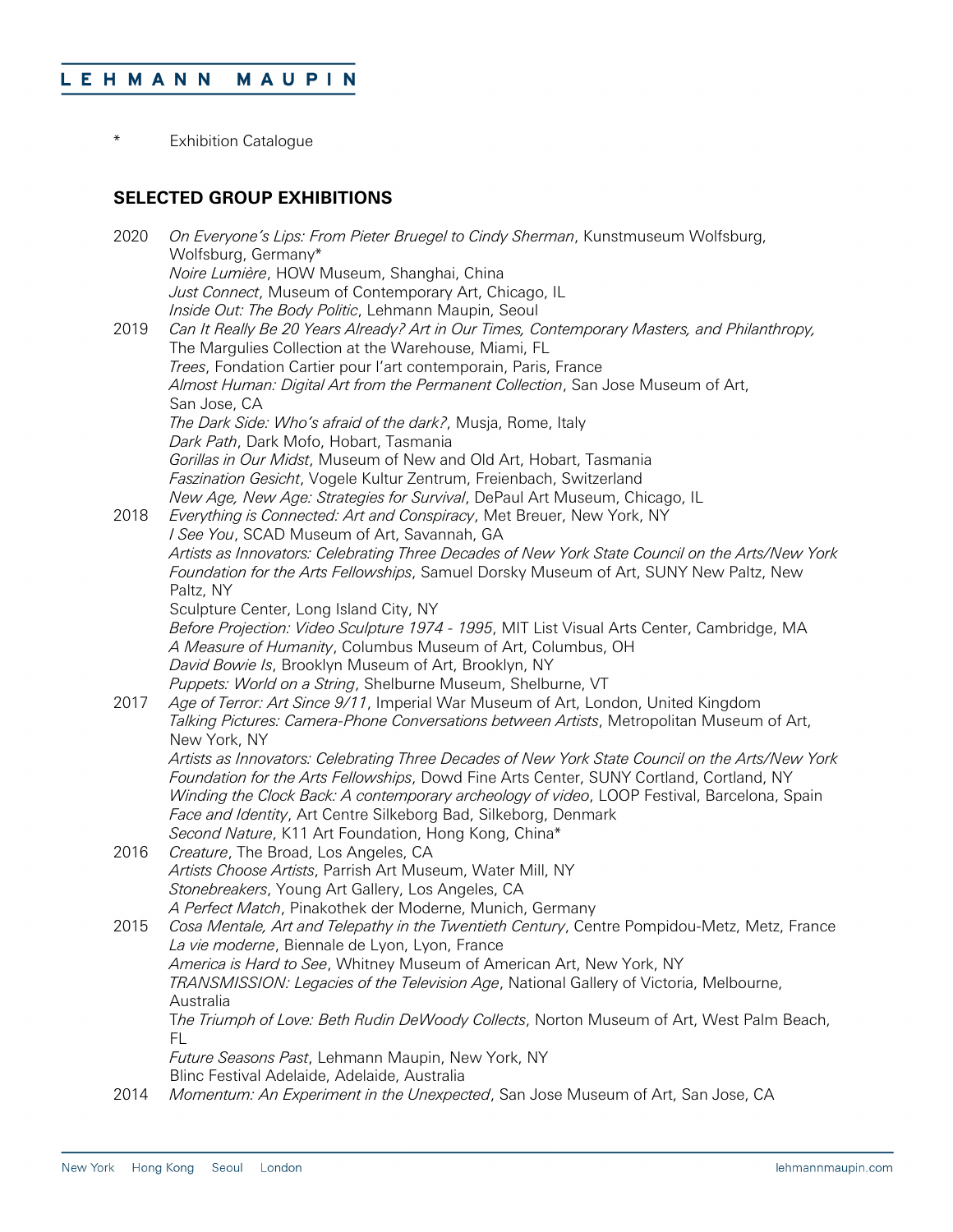|      | Disturbing Innocence, The FLAG Art Foundation, New York, NY<br>Four Drawings of a Farmer, Bureau, New York, NY                                                                                                                                                       |
|------|----------------------------------------------------------------------------------------------------------------------------------------------------------------------------------------------------------------------------------------------------------------------|
| 2013 | Aftershock: The Impact of Radical Art, 135 East 74th Street, New York, NY                                                                                                                                                                                            |
|      | Disembodied, Cleveland Museum of Art, Cleveland, OH<br>Mike Kelley, Centre Georges Pompidou, Paris, France                                                                                                                                                           |
| 2012 | The Royal Family, Hayward Gallery Project Space, London, United Kingdom                                                                                                                                                                                              |
|      | Glasstress New York: New Art from the Venice Biennales, The Museum of Art and Design,<br>New York, NY                                                                                                                                                                |
| 2011 | Nothing in the World but Youth, Turner Contemporary Gallery, Margate, United Kingdom<br>Night Scented Stock, Marianne Boesky Gallery, New York, NY<br>Glasstress, 54th Venice Biennale, Venice, Italy                                                                |
|      | The Way We Are Now: Selections from the 21st Century Collection, Cincinnati Art Museum,<br>Cincinnati, OH                                                                                                                                                            |
| 2010 | Unreal, Vancouver Art Gallery, Vancouver, Canada<br>Off the Wall Part 1: Thirty Performative Actions, The Whitney Museum of American Art, New<br>York, NY                                                                                                            |
|      | Spazio: The Scene and the Imaginary, MAXXI-Museo Nazionale delle Arti del XXI Secolo, Rome,<br>Italy                                                                                                                                                                 |
|      | Ordinary Madness, Carnegie Museum of Art, Pittsburgh, PA<br>Five in Istanbul: A Selection of Artists from Lehmann Maupin Gallery, Borusan Muzik Evi,<br>Istanbul, Turkey                                                                                             |
|      | Rhythm of Istanbul, AKBank Sanat, Istanbul, Turkey                                                                                                                                                                                                                   |
|      | Centro Cultural Oi Futuro, Rio de Janeiro, Brazil                                                                                                                                                                                                                    |
|      | C'est la Vie! Vanités-De Pompéï à Damien Hirst, Musée Maillol, Paris, France*                                                                                                                                                                                        |
| 2009 | Likeness, The Mattress Factory, Pittsburg, PA                                                                                                                                                                                                                        |
| 2008 | Il Trucco e le Maschere, Byblos Gallery, Verona, Italy<br>Looking at Music, Museum of Modern Art, New York, NY                                                                                                                                                       |
|      | Listen DarlingThe World is Yours, The Ellipse Foundation, Cascais, Portugal                                                                                                                                                                                          |
|      | California Video, J. Paul Getty Museum, Los Angeles, CA*                                                                                                                                                                                                             |
|      | The Cinema Effect: Illusion, Reality, and the Moving Image. Part 1: Dreams, Hirshhorn Museum<br>and Sculpture Garden, Washington D.C.*                                                                                                                               |
|      | Sonic Youth etc.: Sensational Fix, LiFE International Space for Emerging Arts, Saint-Nazaire,<br>France; Museum of Modern and Contemporary Art, Bolzano, Italy; Kunsthalle Düsseldorf,<br>Düsseldorf, Germany; Malmö Konsthall, Malmö, Sweden; Centro Huarte de Arte |
|      | Contemporáneo, Navarra, Spain*<br>Slightly Unbalanced, Chicago Cultural Center, Chicago, IL; Museum London, London, Canada;                                                                                                                                          |
|      | Huntington Museum of Art, Huntington, WV; Rodman Hall Arts Center, St. Catharines, Canada;<br>Paul and Lulu Hillliard University Art Museum, Lafayette, LA; Joel and Lila Harnett Museum of                                                                          |
| 2007 | Art, Richmond, VA*<br>Theater without Theater, Museum of Contemporary Art, Barcelona, Spain; Walker Art Center,                                                                                                                                                      |
|      | Minneapolis, MN*<br>Contemporary, Cool and Collected, Mint Museum of Art, Charlotte, NC*                                                                                                                                                                             |
|      | Mask, James Cohan Gallery, New York, NY                                                                                                                                                                                                                              |
|      | Playback, Musée d'Art Moderne de la Ville de Paris, Paris, France                                                                                                                                                                                                    |
|      | Don't Look, Davis Museum and Cultural Center, Wellesley, MA*                                                                                                                                                                                                         |
|      | Chelsea to Caochangdi, Chambers Fine Art, Beijing, China<br>To Be Continued, Magasin 3, Stockholm, Sweden                                                                                                                                                            |
|      | Her (his)tory, Museum of Cycladic Art, Athens, Greece*                                                                                                                                                                                                               |
|      | Panic Attack! Art in the Punk Years, Barbican Art Gallery, London, United Kingdom*<br>Inaugural Exhibition: Wrestle, Hessel Museum of Art, Bard College, Annandale-on-Hudson, NY*                                                                                    |
|      | Metro Pictures, New York, NY<br>Rockín Roll Vol. I, Norrköpings Museum of Art, Norrköping, Sweden<br>Passion for Art, Essl Museum of Contemporary Art, Klosterneuburg, Austria*                                                                                      |
|      |                                                                                                                                                                                                                                                                      |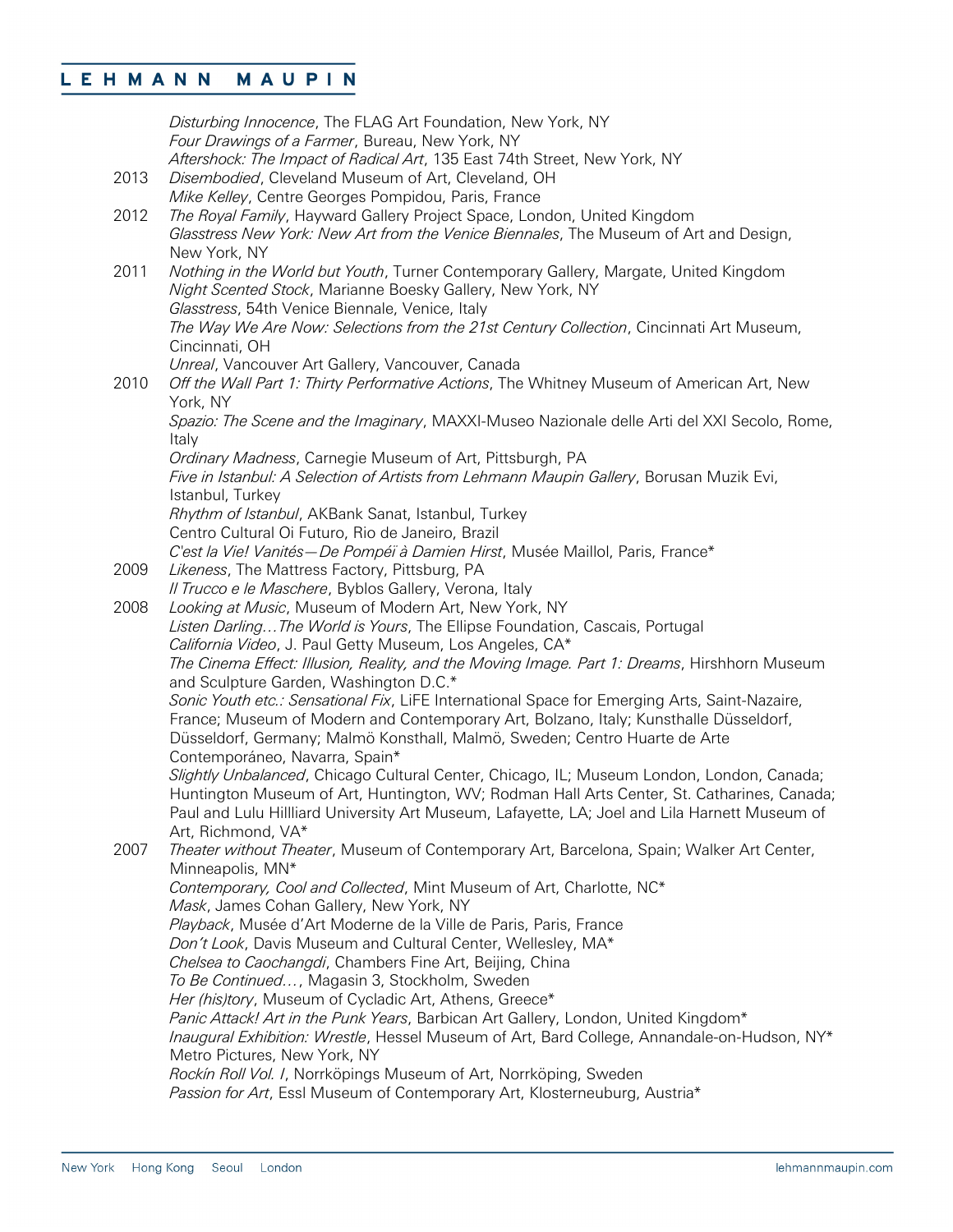*Sympathy for the Devil: Art and Rock and Roll Since 1967*, Museum of Contemporary Art, Chicago, IL 2006 *Open House*, The Ellipse Foundation: Contemporary Art Collection, Lisbon, Portugal\* *Super Vision*, Institute of Contemporary Art, Boston, MA\* *New York New York: Fifty Years of Art, Architecture, Cinema, Performance, Photography and Video*, Grimaldi Forum, Monaco\* *Don't Trust Anyone Over Thirty*, Whitney Biennial, New York, NY 2005 14th Rome Quadriennale, Galleria Nazionale d'Arte Moderna di Roma, Italy\* *Guardami: Video Perception*, Palazzo Delle Papesse Centro Arte Contemporanea, Siena, Italy Lois & Richard Rosenthal Center for Contemporary Arts, Cincinnati, OH 2004 *The Print Show*, Exit Art, New York, NY *A Fripon Fripon et Demi*, Collection Lambert en Avignon, Avignon, France *Bodily Space*, Albright-Knox Gallery, Buffalo, NY *Freud – The Creative Analysis of Analysis*, University of Connecticut, Storrs, CT *Lonely Planet*, Contemporary Art Center, Art Tower Mito, Mito, Japan *Loachim Plum Collection*, Museum Kurhaus Kleve, Kleve, Germany *Making Visible*, Gallery Faurschou, Copenhagen, Denmark *North Folk/South Folk*, Parrish Art Museum, Southampton, NY *Bodily Space: New Obsessions in Figurative Sculpture*, Albright-Knox Art Gallery, Buffalo, NY *Disparities & Deformations – Our Grotesque*, 5th International Site Santa Fe Biennial, Santa Fe, NM\* *Landscape and Memory*, Centro Atlántico de Arte Moderno, Grand Canaria, Spain Metro Pictures, New York, NY *Visions of America, Contemporary Art from the Essl and Sonnabend Collection*, Kunst der Gegenwart, Vienna\* Galeria Soledad Lorenzo, Madrid, Spain *100 Artists See God*, The Jewish Museum, San Francisco, CA; Laguna Art Museum, Laguna Beach, CA 2003 *Mystic*, Massachusetts College of Art, Boston, MA *videoMIX*, Arario Gallery, Cheonan-city, South Korea\* *Drawings*, Metro Pictures, New York, NY *Yanomami: Spirit of the Forest*, Fondation Cartier pour l'Art Contemporain, Paris, France *Video +*, Carl Solway Gallery, Cincinnati, OH *The Poetics Project: 1977-1997*, Barbican Center, London, United Kingdom *Skin: Contemporary Views of the Human Body*, Jacksonville Museum of Modern Art, Jacksonville, FL\* *Mystic*, Sandra and David Bakalar Gallery, Massachusetts College of Art, Boston, MA *De Jong, Oursler, Zansky Installations*, Rockland Center for the Arts, West Nyack, NY *La Vista Y La Visión*, Institute Valencia d'Art Modern, Valencia, Spain\* *Fast Forward, Media Art Sammlung Goetz*, KZM, Karlsruhe, Germany\* *Art, Lies, and Videotape: Exposing Performance*, Tate Liverpool, Liverpool, United Kingdom\* *Lux*, Andrew Jensen Gallery, Auckland, New Zealand; Mark Hutchins Gallery, Wellington, New Zealand 2002 *Off the Grid*, Lehmann Maupin, New York, NY *Hommage an Rudolf Schwarzkogler*, Galerie Krinzinger, Vienna, Austria *On Perspective*, Galleri Faurschou, Copenhagen, Denmark *The First Decade - Video from the EAI Archives*, Museum of Modern Art, New York, NY *The Uncanny*, Vancouver Art Gallery, Vancouver, Canada\* Metro Pictures, New York, NY *Vue De Près/Close Up*, Cuchifritos, New York, NY *Portrait as Performance*, Hand Workshop Art Center, Richmond, VA *New York Renaissance*– Masterworks from the Whitney Museum of American Art, Palazzo Reale, Milan, Italy\* *Slow Motion*, Ludwig Forum für Internationale Kunst, Aachen, Germany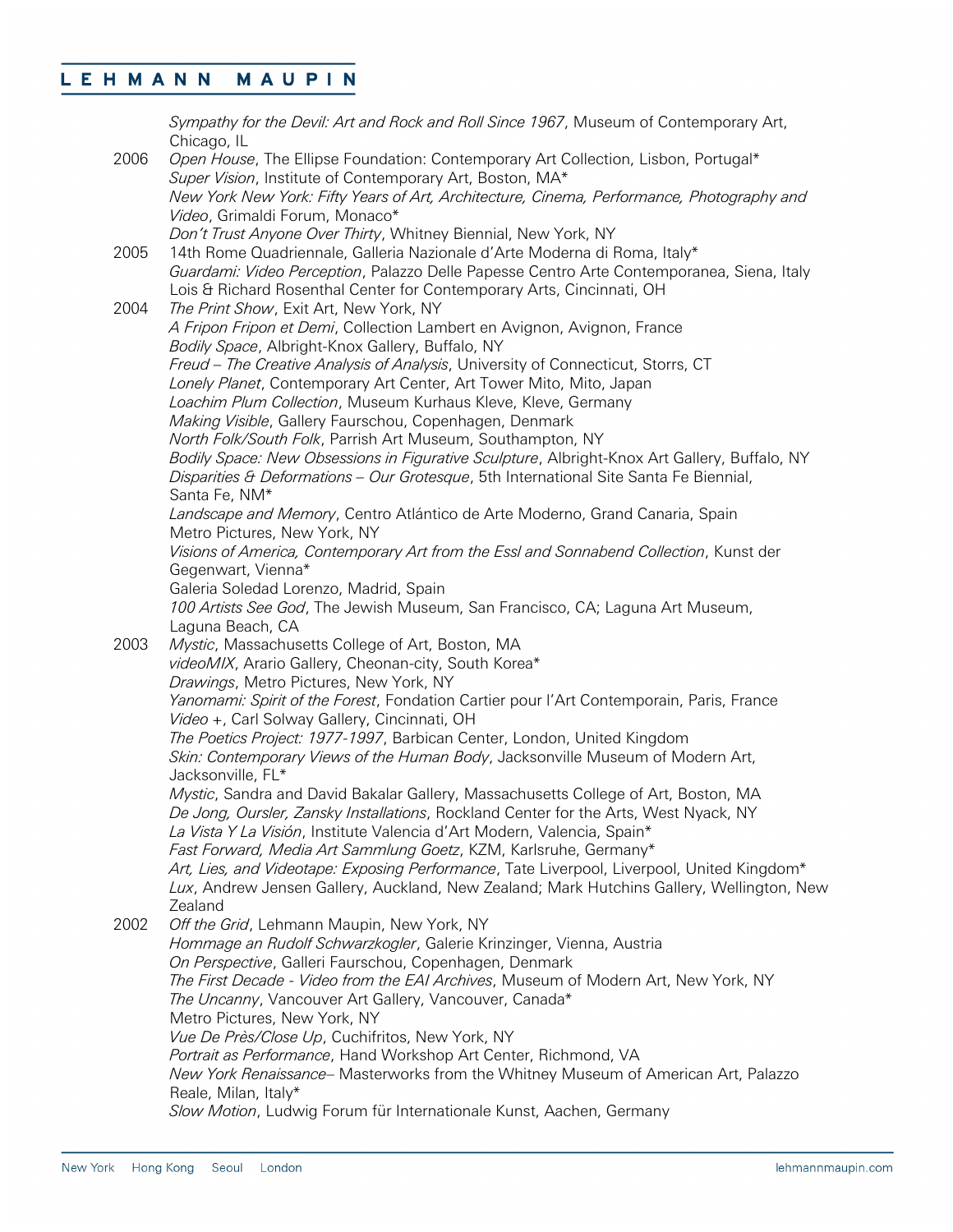#### MAUPIN EHMANN

*Hautnah - The Goetz Collection*, Museum Villa Stuck, Munich, Germany\* Garten Landschaft OstWestfalenLippe, Gräflicher Kurpark Driburg, Driburg, Germany *Los Exceosos de la Mente*, Centro Andaluz de Arte Contemporáneo, Seville, Spain\* *Ce Qui Arrive*, Fondation Cartier Pour L'Art Contemporain, Paris, France Cardinales, Museo de Arte Contemporánea de Vigo, Vigo, Spain\* *Video Acts*, P.S.1 Contemporary Art Center, Long Island City, NY\*; Institute of Contemporary Arts, London, United Kingdom *Body Electric: Video Art and the Human Body*, Cheekwood, Nashville, TN *Life, Death, Love, Hate, Pleasure, Pain*, Museum of Contemporary Art, Chicago, IL\* 2001 *A Contemporary Cabinet of Curiosities - Selections from the Vicki and Kent Logan Collection*, Oliver Art Center, California College of the Arts, Oakland, CA\* *Wechselstrom - Alternating Current*, Sammlung Hauser und Wirth, St. Gallen, Switzerland\* *Black Box*, Kunstmuseum Bern, Bern, Switzerland\* *Televisions*, Kunsthalle Wien, Vienna, Austria\* *I Need You to Be There*, Center for Curatorial Studies, Bard College, Annandale-on Hudson, NY *Heart of Glass*, Queens Museum of Art, Queens, NY; The Crafts Council, London, United Kingdom *Collaborations with Parkett: 1984 to Now*, Museum of Modern Art, New York, NY\* *Tony Oursler, Jim Shaw, John Miller, Mike Kelley*, Galerie Biedermann, Munich, Germany *Without Hesitation [Ohne Zögern]- The Olbricht Collection Part 2*, Neues Museum Weserburg Bremen, Bremen, Germany\* *Das Innere Befinden*, Kunstmuseum Liechtenstein, Vaduz, Liechtenstein\* *I'm Not Here: Constructing Identity at the Turn of the Century*, Susquehanna Art Musuem, Harrisburg, PA *Recent Acquisitions*, Rockford Art Museum, Rockford, IL *Lateral Thinking: Art of the 1990's*, Museum of Contemporary Art, San Diego, CA; Colorado Springs Fine Art Center, Colorado Springs, CO; Hood Museum, Dartmouth University, Hanover, NH; Dayton Art Institute, Dayton, OH\* *Outside of the Box*, Contemporary Art Museum, University of South Florida, Tampa, FL *Off the Grid*, Lehmann Maupin, New York, NY 2000 *Spectacular Bodies*, Hayward Gallery, London, United Kingdom\* *Ich ist atwas Anderes (I is Another)*, Kunstsammlung, Dusseldorf, Germany *Moving Pictures*, Real Art Ways, Hartford, CT *Appearance*, Galleria d'Arte Moderna, Bologna, Italy *Bizzaro World*, Cornell Fine Arts Museum, Rollins College, Winter Park, FL\* *Blurring Boundaries: Installation Art 1969 - 1996*, San Jose Museum of Art, San Jose, CA *Head Over Heels into the Millennium*, Musée d'art Contemporain de Montréal, Montréal, Canada *Limited and Unlimited Editions*, Artists Space, New York, NY *Exorcism/Aesthetic Terrorism*, City Collection Rotterdam, Rotterdam, Netherlands *Présumés innocents - L'art contemporain et l'enfance*; Musée d'Art Contemporain de Bordeaux, France\* Metro Pictures, New York, NY Lisson Gallery in Covent Garden, Lisson Gallery, London, United Kingdom Illuminations, Ackland Art Museum, Chapel Hill, NC\* Contemporary Art and Technology Biennial, Media City Seoul, Seoul, South Korea *American Art Today: Fantasies & Curiosities*, Art Museum at Florida International University, Miami, FL\* *00*, Barbara Gladstone Gallery, New York, NY *WildLife*, Reynolds Gallery, Richmond, VA *Wanås 2000*, The Wanås Foundation, Knislinge, Sweden *Officine Senza Nome*, Polilab 2000, Terracino, Italy\* *Long days, longer nights*, Galapagos Art & Performance Space, Brooklyn, NY *Hitchcock and Art: Fatal Coincidences*, The Montréal Museum of Fine Arts, Montréal, Canada; Centre Georges Pompidou, Paris, France\*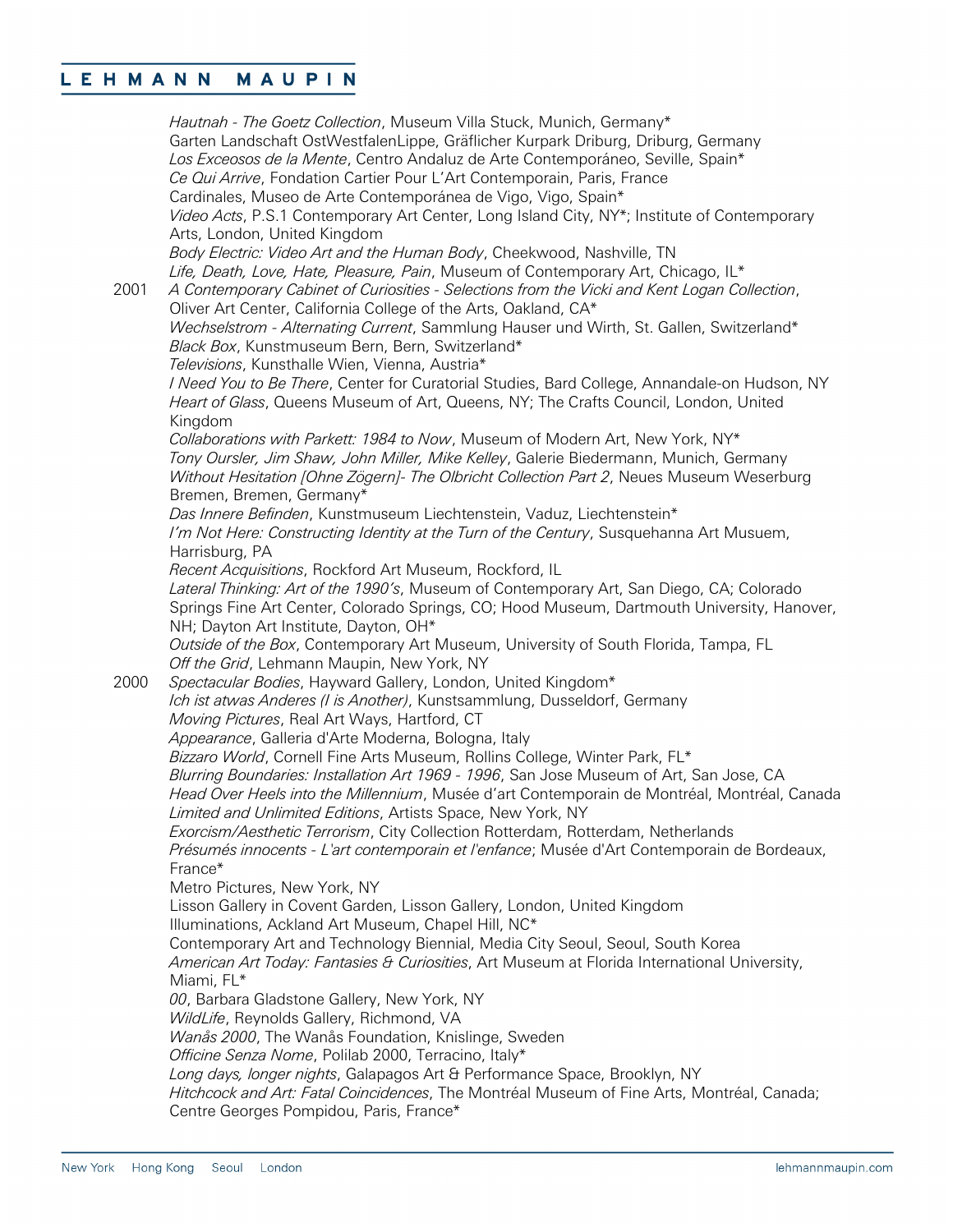*Collecting Ideas: Works from the Polly and Mark Addison Collection*, Denver Art Museum, Denver, CO 1999 *Double Lives*, Institut de Cultura de Barcelona, Barcelona, Spain *Video Cult/ures*, Center for Art and Media, MfCA, Karlsruhe, Germany *American Century*, Whitney Museum of American Art, New York, NY\* *Skin*, Deste Foundation Center for Contemporary Art, Athens, Greece *Sentiment of the Year 2000*, Triennale di Milano, Milan, Italy *Millennium My Eye!*, Musée d'art Contemporain de Montréal, Montréal, Canada 6th International Istanbul Biennial, Istanbul Foundation for Culture and Arts, Istanbul, Turkey\* *Drawn by...*, Metro Pictures, New York, NY *Rewind to the Future*, Bonner Kunstverein, Bonn, Germany *Salome: Images of Women in Contemporary Art*, Castle Gallery, New Rochelle, NY *Collectors Collect Contemporary: 1990-1999*, Institute of Contemporary Art, Boston, MA *Heaven*, Kunsthalle, Düsseldorf, Germany *Der Anagrammatische Körper*, Jahresmuseum, Mürzzuschlag, Austria; ZKM Medientheater, Karlsruhe, Germany *I'm Not Here*, Susquehanna Art Museum, Harrisburg, PA *Life Cycles*, Galerie für Zeitgenössische Kunst, Leipzig, Germany 1998 *Video: Tony Oursler, Bruce Nauman, Sam Taylor-Wood*, San Francisco Museum of Modern Art, San Francisco, CA Sao Paulo Biennale XXIV, São Paulo, Brazil Gian Enzo Sperone, Milan, Italy *Presumed Innocence*, Anderson Gallery, Virginia Commonwealth University, Richmond, VA *The Secret Life of Clothes*, The Nishinippon, Fukuoka, Japan\* *Mysterious Voyages*, Contemporary Museum, Baltimore, MD *Exterminating Angel*, Galerie Ghislaine Hussenot, Paris, France *Spectacular Optical*, Thread Waxing Space, New York, NY *Pop Surrealism*, Aldrich Museum of Contemporary Art, Ridgefield, CT *Avatar*, De Oude Kerk, Amsterdam, Netherlands\* *Bathroom*, Thomas Healy Gallery, New York, NY *mächtig gewaltig: Internationale Videokunst*, ACC Galerie Weimar, Burgplatz, German *Connections and Contradictions: Modern and Contemporary Art from Atlanta Collections*, Michael C. Carlos Museum, Emory University, Atlanta, GA.\* *From Figure to Floor: Sculpture in the Twentieth Century*, Milwaukee Art Museum, Milwaukee, WI\* *Emotion*, Deichtorhallen, Hamburg, Germany\* *I Love New York*, Museum Ludwig, Cologne, Germany *Bowie*, Rupert Goldsworthy Gallery, New York, NY *Escenes de L'Imaginari: Festival internacional de Teatre visual i de Titelles de Barcelona. XXV aniversari*, Institut del Teatre, Barcelona, Spain\* 1997 The Whitney Biennial, Whitney Museum of American Art, New York, NY\* Skulptur Projekte, Münster, Germany\* *The Body*, The Art Gallery of New South Wales, Sydney, Australia\* *The Poetics Project: 1977-1997*, Documenta X, Kassel, Germany Museum of Contemporary Art, Tokyo, Japan\* *Anatomy of Space/Time*, Kobe Fashion Museum, Kobe, Japan; Centre Georges Pompidou, Paris, France *The Digital Video Wall*, Rockefeller Center, New York, NY *Scream & Scream Again*, The Irish Museum of Modern Art, Dublin, Ireland The Performing Garage, New York, NY *Gothic*, The Institute of Contemporary Art, Boston, MA *M.A. Thesis Exhibition*, Center for Curatorial Studies, Bard College, Annandale-on-Hudson, NY *:Engel: Engel*, Kunsthalle Wien, Vienna, Austria; Galerie Rudolfinum, Prague, Czech Republic\* *Identité*, Institut d'Art Contemporain, Geneva, Switzerland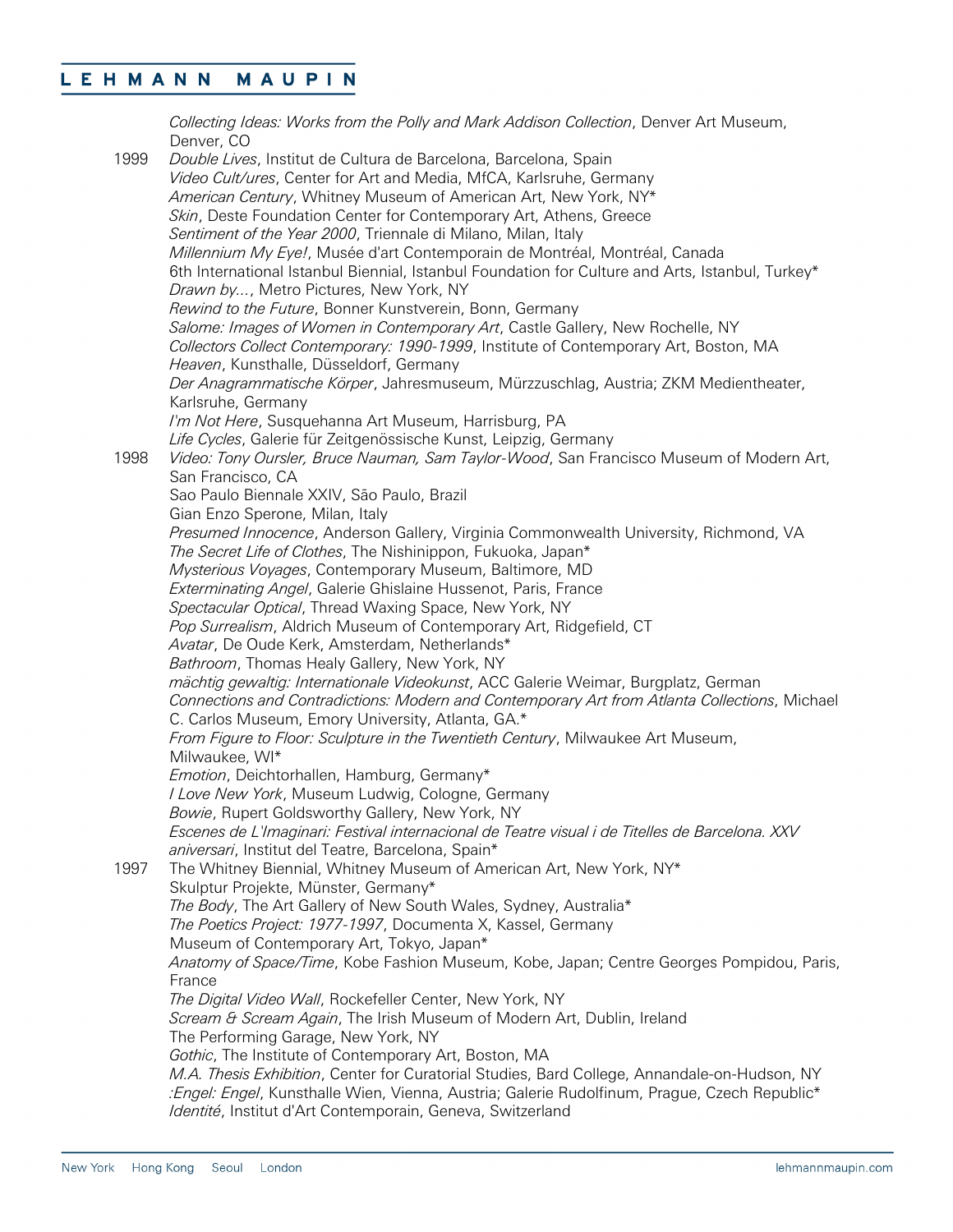#### MAUPIN LEHMANN

*Being and Time: The Emergence of Video Projection*, Contemporary Arts Museum, Houston, TX; SITE Santa Fe, Santa Fe, NM\* Barbara Krakow Gallery, Boston, MA *Installations/Projects*, P.S. 1 Contemporary Art Center, Long Island City, NY World Wide Video Festival, Stedelijk Museum, Amsterdam, Netherlands Patrick Painter, Santa Monica, CA *Zones of Disturbance*, steirischer herbst 97, Graz, Austria\* *der Menschliche Faktor-Das Individuum im Spiegel zeitgenossischen Kunst*, Hypobank International S.A., Luxembourg City, Luxembourg The Eli Broad Family Foundation, Santa Monica, CA 1996 *Altered and Irrational*, Whitney Museum of American Art, New York, NY *Sex & Crime: On Human Relationships*, Sprengel Museum, Hannover, Germany\* *Young Americans: New American Art in the Saatchi Collection*, Saatchi Gallery, London, United Kingdom\* *Phantasmagoria*, Museum of Contemporary Art, Sydney, Australia\* 10th Biennale of Sydney, Sydney, Australia\* *New Persona/New Universe*, Biennale di Firenze, Florence, Italy *Sampler 2*, David Zwirner, New York, NY *Empty Dress*, The Rubelle & Norman Schafler Gallery, Pratt Institute, Brooklyn, NY *Kingdom of Flora*, Shoshana Wayne Gallery, Santa Monica, CA *Human Technology*, Revolution, Ferndale, MI Metro Pictures, New York, NY Lisson Gallery, London, United Kingdom *Tomorrow*, Rockland Center for the Arts, West Nyack, NY The Cincinnati Art Museum, Cincinnati, OH *New York 'Unplugged II'*, Gallery Cotthem, Knokke-Zoute, Belgium *Radical Images*, 2nd Austrian Triennial on Photography, Neue Galerie am Landesmuseum Joanneum, Graz, Austria; Camera Austria in the Kunsthalle Szombathely, Szombathely, Hungary\* *Scream & Scream Again*, Museum of Modern Art, New York, NY *Matthew Barney, Tony Oursler, Jeff Wall, Sammlung Goetz*, Munich, Germany *Being & Time: The Emergence of Video Projection*, Albright-Knox Art Gallery, Buffalo, NY; Cranbrook Art Museum, Bloomfield Hills, MI; Portland Art Museum, Portland, OR; Contemporary Arts Museum, Houston, TX Philadelphia Museum of Art, Philadelphia, PA *The Red Gate*, Whitney Museum of American Art, New York, NY; Museum van Hedendaagse Kunst, Ghent, Belgium\* *The Scream*, The Nordic Arts Centre, Helsinki, Finland; Arken Museum of Modern Art, Ishoj, Denmark\* *Face Value: American Portraits*, The Parrish Art Museum, Southampton, NY\*; Wexner Center for the Arts, Columbus, Ohio; Tampa Art Museum, Tampa, FL *Intermission*, Basilico Fine Arts, New York, NY *ID*, Van Abbemuseum, Eindhoven, Netherlands\* 1995 *ARS 95 Helsinki*, Museum of Contemporary Art, Helsinki, Finland\* *Zeichen & Wunder*, Kunsthaus Zurich, Zurich, Switzerland; Centro Galego de Arte Contemporanea, Santiago de Compostela, Spain\* *Fantastic Prayers*, Dia Center for the Arts, New York, NY *Video Spaces: Eight Installations*, Museum of Modern Art, New York, NY\* *1995 Carnegie International*, The Carnegie Museum of Art, Pittsburgh, PA \* Biennale d'Art Contemporain de Lyon, Maison de Lyon, Lyon, France *Passions Privées*, Museé d'Art Moderne de la Ville de Paris, Paris, France *The Message is the Medium: Issues of Representation in Modern Technologies*, Castle Gallery, College of New Rochelle, New Rochelle, NY *Entre'Acte 1*, Stedelijk Van Abbemuseum, Eindhoven, Netherlands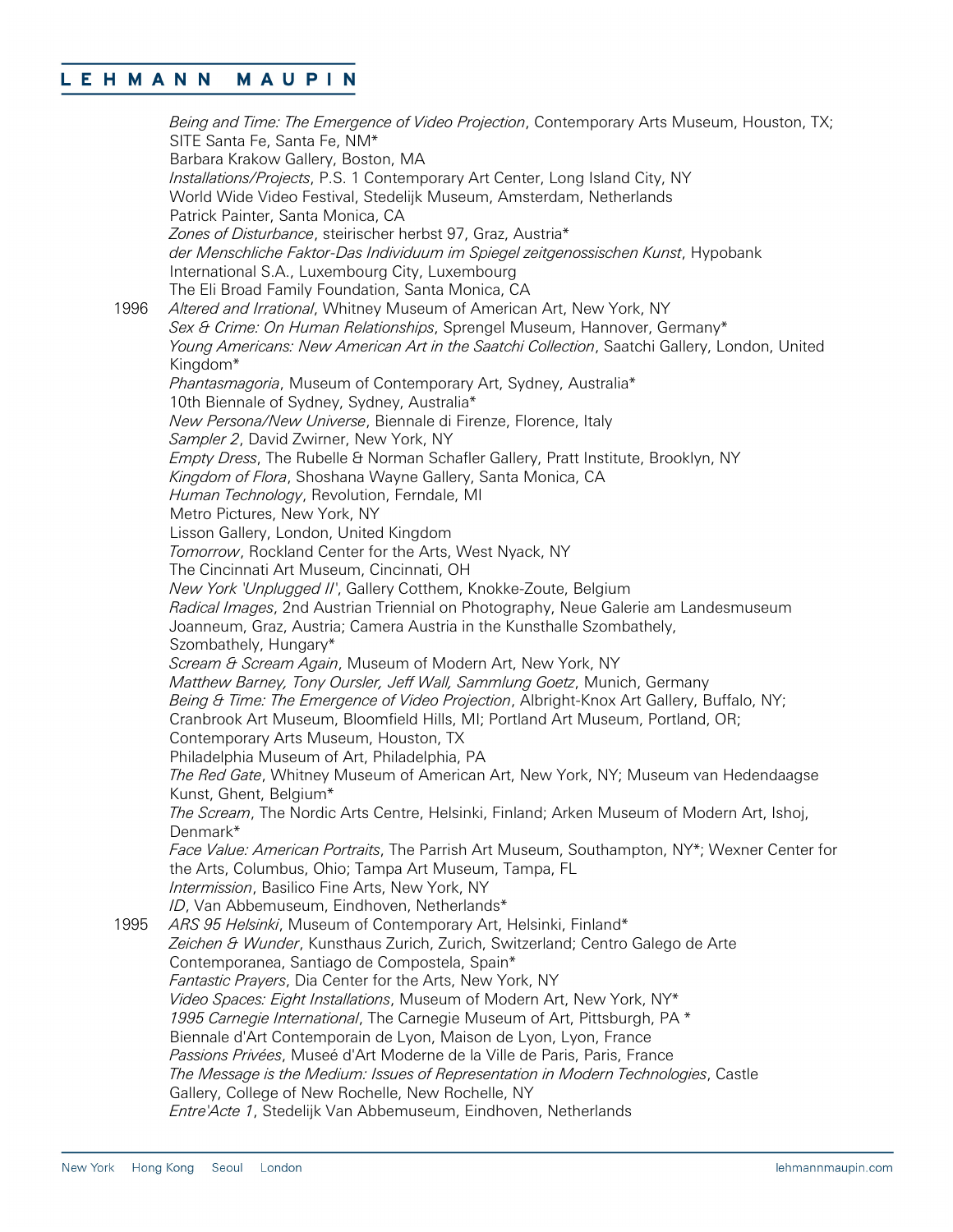*Festishism*, Brighton Museum and Art Gallery, Brighton, United Kingdom *Le Printemps de Cahors*, la Compagnie des Arts, Cahors, France *Inside Out: Psychological Self-Portraiture*, The Aldrich Contemporary Art Museum, Ridgefield,  $CT*$ *Trust*, Tramway, Glasgow, Scotland Mendelson Gallery, Pittsburgh, PA *Man & Machine: Technology Art*, Dong-Ah Gallery, Seoul, South Korea *Configura 2 - Dialog Der Kulturen - Erfurt 1995*, Erfurt, Germany *Immagini in Prospettira*, Zerynthia, Rome, Italy *L'Effet Cinéma*, Musée d'Art Contemporain de Montréal, Montréal, Canada\* *Playtime: Artists and Toys*, Whitney Museum of American Art at Champion, Stamford, CT\* 1994 *Tony Oursler and John Kessler*, Salzburg Kunstverein, Salzburg, Austria\* *The Laugh of #12*, Fort Asperen, Acquoy, Netherlands; Galleria Galliani, Genoa, Italy *The Figure*, The Lobby Gallery, Deutsche Bank, New York, NY Metro Pictures, New York, NY Marian Goodman Gallery, New York, NY Laura Carpenter Fine Art, Santa Fe, NM *Home Video Redefined: Media, Sculpture and Domesticity*, Center of Contemporary Art, Miami, FL *Light*, ARTprop, New York, NY Medienbiennale 94, Minima Media, Leipzig, Germany *Beeld*, Museum van Hedendaagsekunst, Utrecht, Netherlands *Oh Boy, It's a Girl: Feminismen in der Kunst*, Kunstverein Munich, Munich, Germany 1993 3rd International Biennale in Nagoya-Artec '93, Nagoya City Art Museum, Nagoya, Japan *Love Again*, Kunstraum Elbschloss, Hamburg, Germany Private, Gallery F-15, Oslo, Norway 1992 Documenta 9, Kassel, Germany Station Project, Kortrijk Railway Station, Kortrijk, Belgium 1991 The New York Times Festival, Museum van Hedendaagse Kunst, Utrecht, Netherlands *Triune*, Bluecoat Gallery, Video Positive Festival, Liverpool, United Kingdom 1990 *Tendance Multiples*, Video des Années 80, Centre Georges Pompidou, Paris, France *The Technological Muse*, Katonah Museum of Art, Katonah, NY *Video/Objects/Installations/Photography*, Howard Yezerski Gallery, Boston, MA *Video Transforms Television: Communicating Unease*, New Langton Arts, San Francisco, CA 1989 The Whitney Biennial, Whitney Museum of American Art, New York, NY\* *Video Sculpture 1963-1989*, Kolnischer Kunstverein, Cologne, Germany XII Salso Film & TV Festival, Salsomaggiore Terme, Italy *Relatives*, The Kitchen, New York, NY; Rockland Center for the Arts, West Nyack, NY; Seattle Arts Museum, Seattle, WA; Mikery Theatre, Amsterdam, Netherlands; ECG-TV Studios, Frankfurt, Germany *Drawings, Objects, Videotapes*, Delta Gallery, Dusseldorf Museum, Dusseldorf, Germany *Masterpieces*, Stadtgarten, Cologne, Germany *Nepotism*, Hallwalls, Buffalo, NY *Video and Language*, Museum of Modern Art, New York, NY *Sanity is Madness*, The Artists Foundation Gallery, Boston, MA World Wide Video Festival, The Hague, Netherlands 1988 *The BiNational: American Art of the Late 80s*, German Art of the Late 80s, Institute of Contemporary Art, Boston, MA; Museum of Fine Arts, Boston, MA; Stadtische Kunsthalle, Dusseldorf, Dusseldorf, Germany; Kunsthalle Bremen, Bremen, Germany; Wurttembergischer Kunstverein, Stuttgart, Germany\* *Film Video Arts*, 17 Years, The Museum of Modern Art, New York, NY World Wide Video Festival, The Hague, Netherlands *Twilight*, Festival Belluard 88 Bolwerk, Fribourg, Switzerland 2nd Videonale, Bonn, Germany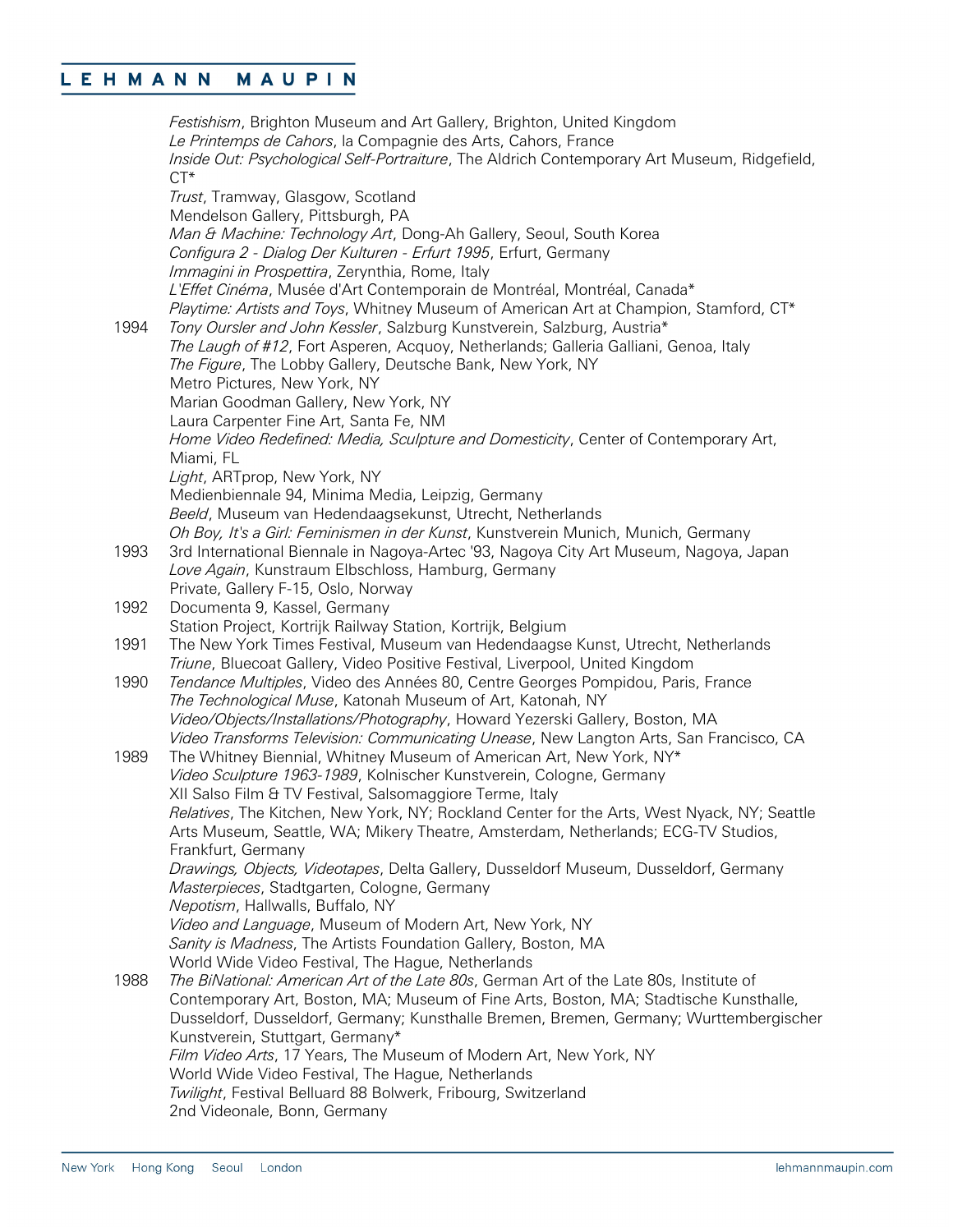#### MAUPIN **LEHMANN**

*New York Dagen*, Kunstichting, Rotterdam, Netherlands Videografia, Barcelona, Spain New York Musikk, Oslo, Norway Festival International du Nouveau Cinema et de la Video, Montréal, Canada *Replacement*, LACE, Los Angeles, CA *Interfermental 7*, Hallwalls, Buffalo, NY Serious Fun Festival, Alice Tully Hall, Lincoln Center, New York, NY 1987 *L'époque, la mode, la morale, la passion*, Centre Georges Pompidou, Paris, France Documenta 8, Kassel, Germany Japan 1987 Television and Video Festival, Spiral, Tokyo, Japan *Aspects of Media: Video*, Department of Video/Art Advisory Service of the Museum of Modern Art for Johnson & Johnson *Schema*, Baskerville + Watson Gallery, New York, NY 1984 *The Luminous Image*, Stedelijk Museum, Amsterdam, Netherlands\*<br>1983 *X Catholic*, Bevond Barogue, Los Angeles, CA X Catholic, Beyond Baroque, Los Angeles, CA

- 
- \* Exhibition Catalogue

### **COMMISSIONS AND SPECIAL PROJECTS**

- 2019 电流 *(Current)*, Nanjing Eye Pedestrian Bridge, Nanjing, China
- 2018 *Tear of the Cloud*, Public Art Fund, New York, NY
- **Strawberry ecstasy green, Espace Louis Vuitton, Venice, Italy** *Populate!*, Christchurch Art Gallery, Christchurch, New Zealand
- 2009 *Splatter Project #1*, Frank Sinatra High School, New York, NY (permanent public project)
- 2007 *Million Colors*, Phoenix, AZ (permanent public project)
- 2006 *Blue Invasion*, Sydney Festival 2006, Sydney, Australia
- 2004 *Sexta de Cifra*, Barcelona Civic Plaza, Barcelona, Spain (permanent public project)
- 2002 *The Influence Machine Stockholm*, Magasin 3 Stockholm Konsthall, Projekt Djurgårdsbrunn, Stockholm, Sweden
- 2001 *Timestream*, MoMA Website, Museum of Modern Art, New York, NY
- 2000 *Fantastic Prayers*, site-specific web project, Contemporary Arts Museum, Houston, TX; Dia Center for the Arts, New York, NY *The Influence Machine*, Target Art in the Park, Madison Square Park, New York, NY; Soho Square, London, United Kingdom

### **SELECTED BIBLIOGRAPHY**

2021 Giles, Oliver. "Tony Oursler On His New Exhibition In Taiwan—And Why Smartphones Are Like Drugs." *Hong Kong Tatler*, January 20. Angelopoulou, Sofia Lekka. "tony oursler retrospective opens at kaohsiung museum of fine arts in taiwan." January 17. Gaskin, Sam. "Tony Oursler Retrospective to Open at Last in Kaohsiung." *Ocula Magazine*, January 15. 2020 Goodeve, Thyrza Nichols. "TONY OURSLER with Thyrza Nichols Goodeve." *Brooklyn Rail*, September.

Hennessey, Leah. "Leah Hennessey Takes Artist Tony Oursler To Go See Darren Brown On Broadway." *Cultured*, March 18.

2019 Gregory, Mary. "Mist Opportunity: Water offers a flood of inspiration for artist's exhibition in East Hampton." *Newsday*, June 27.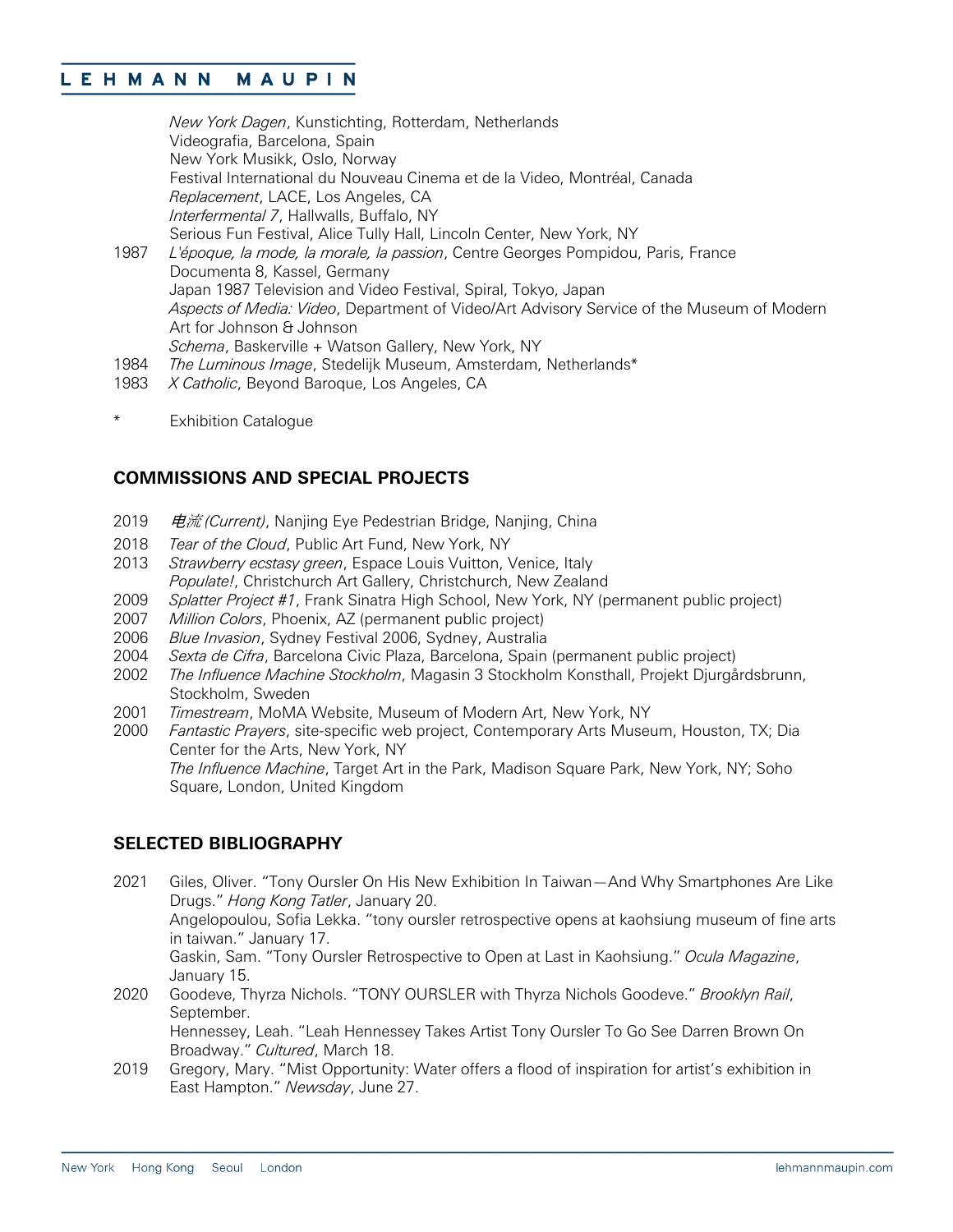|      | Landes, Jennifer. "Tony Oursler: Exploring Technology's Dark Arts." The East Hampton Star,<br>May 30.                                                                                                                                                                                                                                                                                  |
|------|----------------------------------------------------------------------------------------------------------------------------------------------------------------------------------------------------------------------------------------------------------------------------------------------------------------------------------------------------------------------------------------|
| 2018 | Laster, Paul. "Tony Oursler on art, technology, deep history and the Hudson River." Time Out,<br>October 24.                                                                                                                                                                                                                                                                           |
|      | Battaglia, Andy. "Tony Oursler to Conjure Public Art in New York's Riverside Park This Fall."<br>ARTnews, September 18.                                                                                                                                                                                                                                                                |
|      | Pruitt, Ida. "Tony Oursler: TC: the most interesting man alive." The Brooklyn Rail, September 4.<br>Chan, Hera. "In Memory of a Free Public: Harbour Arts Sculpture Park." Ocula, March 16.<br>"Harbour Arts Sculpture Park releases names of participating artists." Ran Dian, February 8.<br>Miller, James H. "Armory Show's Focus Sector Looks at the Body and Technology." The Art |
|      | Newspaper, January 15.                                                                                                                                                                                                                                                                                                                                                                 |
| 2016 | Fox, Dan. "Tony Oursler." Frieze, December 8.<br>D'Arcy, David. "Tony's Oursler's Occult Archive-A Family Affair." Observer, July 6.<br>Johnson, Ken. "Tony Oursler's Grand Illusions, Science Left at the Door." The New York Times,<br>June 30.                                                                                                                                      |
|      | Ryan-Wood, Riley. "Tony Oursler at the MoMA." Musée Magazine, June 20.                                                                                                                                                                                                                                                                                                                 |
|      | Giles, Oliver. "Talking Heads." Prestige Hong Kong, March.                                                                                                                                                                                                                                                                                                                             |
|      | Bent, Siobhan. "PriV%te Tony Oursler." ArtAsiaPacific, March 2.                                                                                                                                                                                                                                                                                                                        |
|      | Albrecht, Elliat. "Critic's Pick: Tony Oursler." Artforum, February 5.                                                                                                                                                                                                                                                                                                                 |
|      | "What's On: PriV%te (Lehmann Maupin)." TimeOut Hong Kong, January 28.                                                                                                                                                                                                                                                                                                                  |
|      | Slenske, Michael. "'PriV%te': Tony Oursler's multimedia masks at Lehmann Maupin, Hong<br>Kong." Wallpaper, January 26.                                                                                                                                                                                                                                                                 |
| 2015 | Scher, Julia. "The Machine's Point of View." Interview, May.                                                                                                                                                                                                                                                                                                                           |
|      | Pogrebin, Robin. "Tony Oursler Maps the Interior Life of the Face." The New York Times, May 2.<br>Duguid, Hannah. "Tony Oursler on exploring our uneasy relationship with technology with his<br>new show." The Independent, March 1.                                                                                                                                                  |
| 2013 |                                                                                                                                                                                                                                                                                                                                                                                        |
|      | Reisman, David. "Tony Oursler: Arthur Ross Architecture Gallery, Columbia University, New<br>York." Frieze Magazine, September.                                                                                                                                                                                                                                                        |
|      | "Tony Oursler Solo show at Pinchuk Art Centre in Kyiv, Ukraine." Huffington Post, February 18.<br>Mateo, Juan Jose Santos. "Putting Video to David Bowie's Music: A Conversation with Artist                                                                                                                                                                                           |
| 2011 | Tony Oursler." Hyperallergic, February 7.                                                                                                                                                                                                                                                                                                                                              |
|      | Balcazo, Dan. "Laurie Anderson, Eric Bogosian, Bill T. Jones, et al. Featured in The Kitchen's<br>View From a Volcano Exhibition." Theater Mania, June 22.                                                                                                                                                                                                                             |
| 2010 | "AO On Site (with video) - New York: Tony Oursler 'Peak' at Lehmann Maupin Through<br>December 5, 2010." ArtObserved, November 6.                                                                                                                                                                                                                                                      |
|      | Wilson, Michael. "Tony Oursler, 'Peak': Oursler offers a miniaturized mediation on our techno<br>insanity." Time Out New York, November 1.                                                                                                                                                                                                                                             |
|      | "Goings on About Town: Tony Oursler." The New Yorker, November.                                                                                                                                                                                                                                                                                                                        |
|      | Landi, Ann. "When Your Art Has a Hard Drive." ARTnews, November.                                                                                                                                                                                                                                                                                                                       |
|      | "NetJets Supports Art Basel Miami Beach, the World's Premier." Bloomberg, November 18.                                                                                                                                                                                                                                                                                                 |
|      | Esplund, Lance. "Tony Oursler: Peak." Wall Street Journal, October 30.                                                                                                                                                                                                                                                                                                                 |
|      | Hering, Deirdre. "Deep in Tony Oursler's Uncanny Valley." The L Magazine, October 27.                                                                                                                                                                                                                                                                                                  |
|      | Donoghue, Katy. "AMDM Preview." Whitewallmag.com, October 14.                                                                                                                                                                                                                                                                                                                          |
|      | "Peak": An Exhibition of New Works by New York's Tony Oursler at Lehmann Maupin."                                                                                                                                                                                                                                                                                                      |
|      | Artdaily, October 12.<br>"Tony Oursler's New Works Tackle the 'Uncanny' in Sculpture and at Adobe Museum."                                                                                                                                                                                                                                                                             |
|      | Switched, October 8.<br>Popper, Ben. "Tony Oursler and Tom Eccles Launch Adobe's Online Museum." The New York                                                                                                                                                                                                                                                                          |
|      | Observer, October 7.                                                                                                                                                                                                                                                                                                                                                                   |
|      | "Cleveland Museum of Art Acquires Collection of Objects from South Africa and Contemporary<br>Work by Tony Oursler." Artdaily, September.                                                                                                                                                                                                                                              |
|      | Akers, W.M. "Tune In, Turn On: Video Art Screens at Galleries, Festivals and Museums This<br>Fall." The New York Observer, September 28.                                                                                                                                                                                                                                               |
|      |                                                                                                                                                                                                                                                                                                                                                                                        |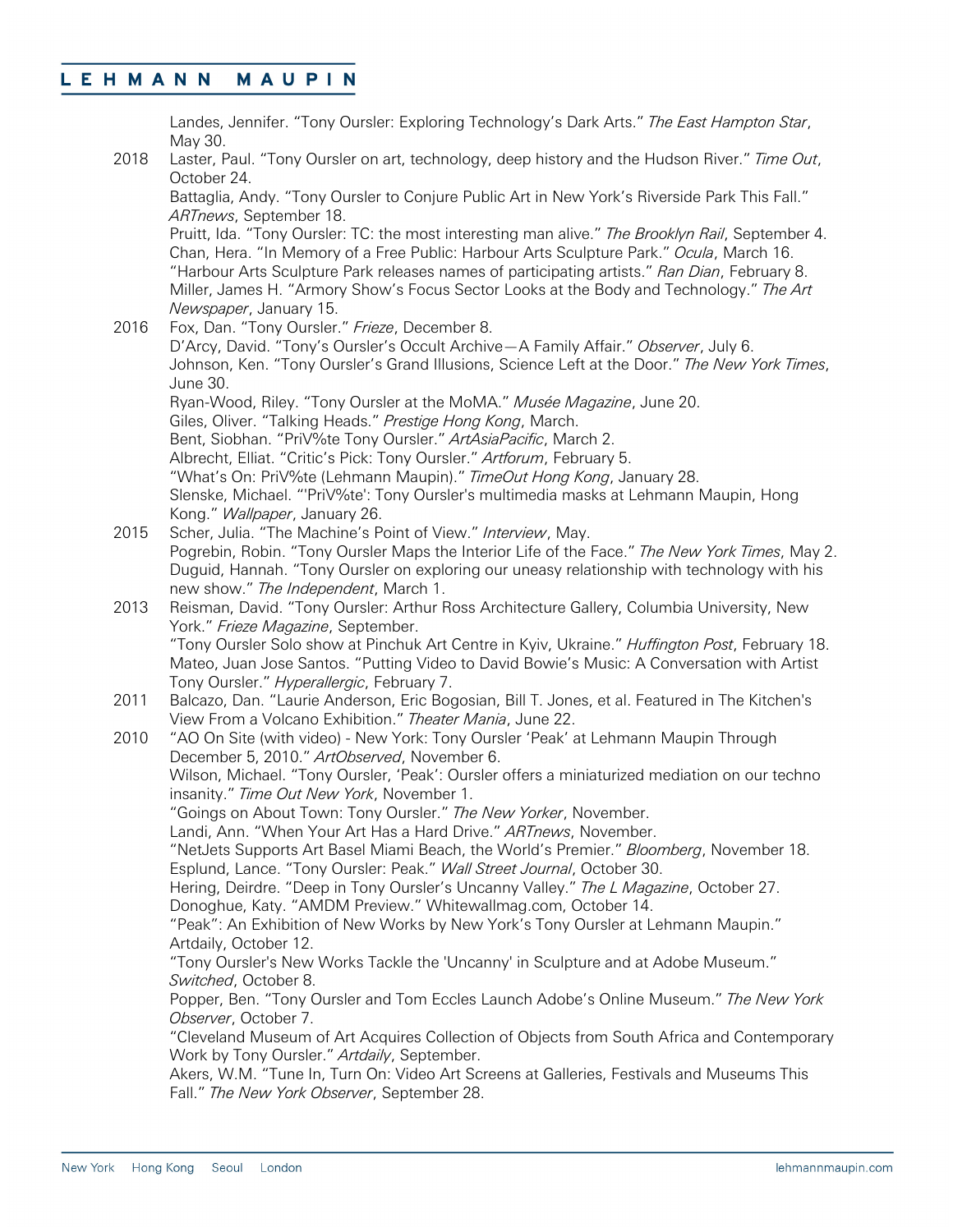|      | "Adobe Launches Adobe Museum of Digital Media One-of-a-Kind Digital Venue" CNBC.com,<br>September 20.                           |
|------|---------------------------------------------------------------------------------------------------------------------------------|
|      | Shutler, Natalie. "Adobe to Launch a Virtual Museum Online, Headlined by Tony Oursler."<br>Artinfo, September 21.               |
|      | "Frolics with the Windsors in the Royal Family." Thisislondon, March 14.                                                        |
| 2009 | Oursler, Tony. "Manifesto." ArtReview, September.                                                                               |
|      | Rimanelli, David. "Tony Oursler." Modern Painters, September.                                                                   |
|      | Happe, Amanda. "Tony Oursler's Public Dilemma." Torontoist, June 11.                                                            |
|      | Bradshaw, James. "Regulators nix Luminato Installation." The Globe and Mail, June 9.                                            |
|      | Houpt, Simon. "Tony Oursler's Fractured Narratives." The Globe and Mail, June 5.                                                |
|      | "21c Museum Exhibit Premiere of New Work by Photographer Elena Dorfman." Artdaily,                                              |
|      | April 29.                                                                                                                       |
| 2007 | Kazakina, Katya. "Eerie Blobs, Vacant Dollhouse, Manhattan Wheat: Chelsea Art." Bloomberg.                                      |
|      | Baron, Reuben and Joan Baron. "Tony Oursler." Artcritical, March.                                                               |
|      | Fels, Sophie. "Art Reviews, Tony Oursler." Time Out New York, March.                                                            |
|      | "Tony Oursler," The New Yorker, March 19.                                                                                       |
|      | Schwendener, Martha. "Art in Review: Tony Ourlser." The New York Times, March 16.                                               |
| 2006 | Grosz, David. "Talking Blobs & A Melting Gun." The New York Sun, March 1.<br>McCormick, Carlo. "Visitation." Whitewall, Winter. |
|      | Sheets, Hilarie. "Review: New York, Tony Oursler." ARTNews, Summer.                                                             |
|      | Barreca, Laura. "Reviews: Tony Oursler." Tema Celeste.                                                                          |
| 2004 | Gielen, Denis. "Fantasmagorie, Psyche and Paranoia." DITS.                                                                      |
|      | Harrison, Helen A. "Unforseen Irises and a Meteor Asking Big Questions - North Folk/South                                       |
|      | Folk." The New York Times, May 30.                                                                                              |
|      | Muchnic, Suzanne. "Reviews - Yanomami: Spirit of the Forest." ARTnews, January.                                                 |
| 2003 | Muchnic, Suzanne. "Into the Mind of the Shaman." Los Angeles Times, August 3.                                                   |
|      | Harris, Mark. "Exhibitions, Mike Kelley and Tony Oursler." Art Monthly, July/August,                                            |
|      | White, Ian. "Rewind and Repeat to Fade." ArtReview, June.                                                                       |
|      | Kent, Sarah. "Rhyme Scheme." Time Out London, June.                                                                             |
|      | Riding, Alan. "Touched by an Amazon Tribe." Herald Tribune, June 20.                                                            |
|      | Johnson, Ken. "Art in Review, Tony Oursler." The New York Times, May 30.                                                        |
|      | Battista, Kathy. "New York: Metro Pictures, Tony Oursler." Contemporary, Issue 55.                                              |
| 2002 | Korotkin, Joyce. "Tony Oursler." Tema Celeste, July/August.                                                                     |
|      | Tomkins, Calvin. "After the Towers." The New Yorker, July 15.<br>"Projected Images." Scholastic Art, April/ May.                |
|      | Serusi, Gabriella. "The Unbearable Beauty of Video." Label.                                                                     |
| 2001 | Taylor, Sue. "The Man Who Saw Too Much." Art in America, June.                                                                  |
|      | "Tony Oursler." <i>Blind Spot</i> , Summer.                                                                                     |
|      | Mahoney, Robert. "Tony Oursler." Tema Celeste, Summer.                                                                          |
|      | Gopnick, Blake. "The Creepy Burblings of Tony Oursler's New Machines." The Washington Post,                                     |
|      | May 13.                                                                                                                         |
|      | Kimmelman, Michael. "A Sculptor Of The Air With Video." The New York Times, April 27.                                           |
|      | Jana, Reena. "Stream Weaver." Artforum, March.                                                                                  |
|      | Adelman, Carol. "Tony Oursler- Henry Art Gallery." Sculpture, March.                                                            |
|      | "Tony Oursler: The Influence Machine." Artangel.                                                                                |
|      | Cohen, Michael. "Oursler's Influence Machine." Flash Art, January/February.                                                     |
|      | Smith, Roberta. "'Five Sculptures'." The New York Times, January 11.                                                            |
| 2000 | Morse, Elisabeth "Urban Outfitter." Artnews, January.<br>"Flash-Tony Oursler." Monitor, #5.                                     |
|      | Ossian Ward, "Who Makes Happenings Happen?." The Art Newspaper, December.                                                       |
|      | Searle, Adrian. "Review Tony Oursler/The Influence Machine." The Guardian, November 7.                                          |
|      | Adams, Tim. "Off the Wall." The Observer Review, November 5.                                                                    |
|      | Januszczak, Waldemar. "Strangers in the Night." The Sunday Times, November 5.                                                   |
|      | Coxhead, Gabriel. "Tony Oursler." Dazed & Confused, November.                                                                   |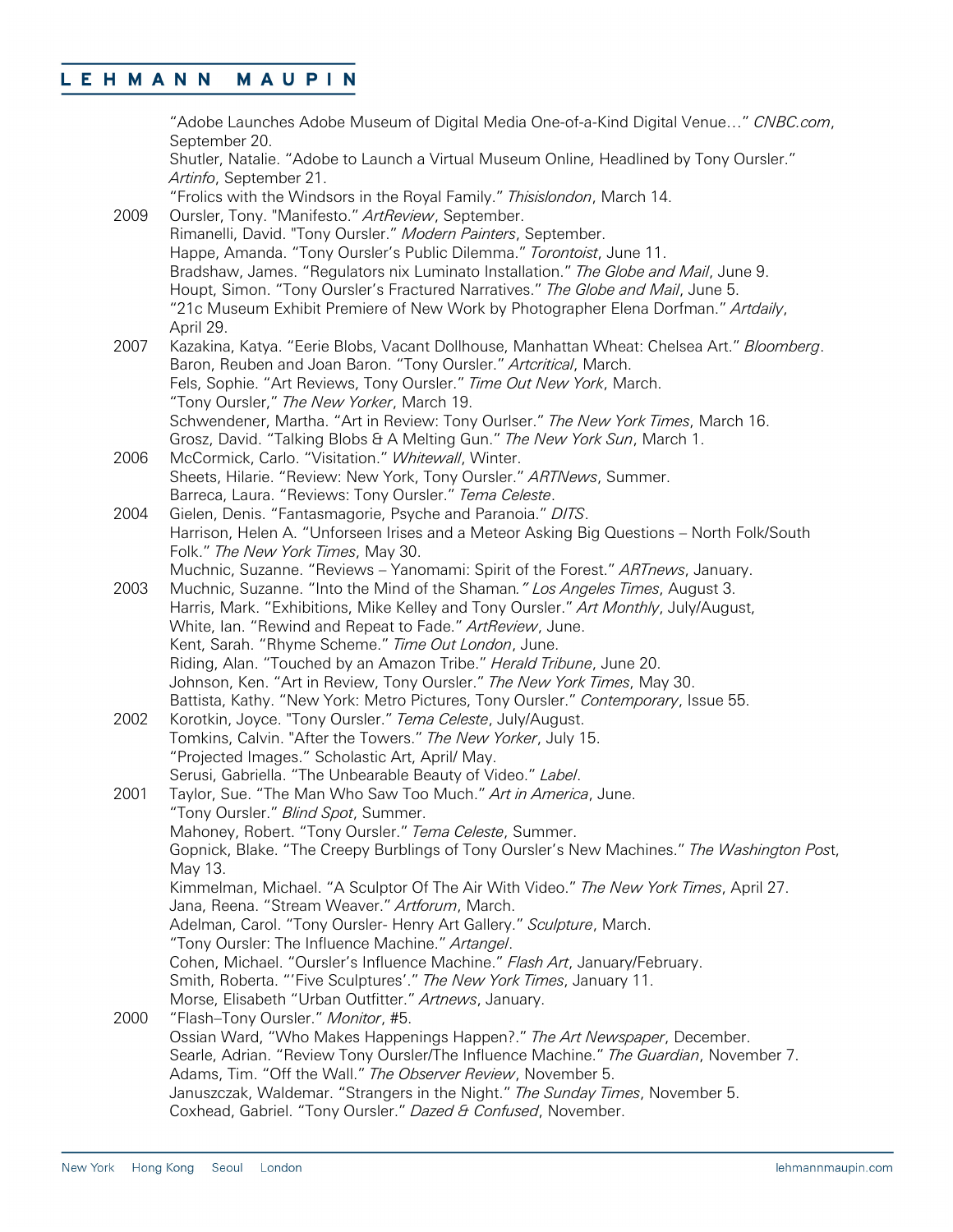Buck, Louisa. "Ghosts of Soho Square." *World of Interiors*, November. Herbert, Martin. "Ghosts in the Machine." *ArtReview*, November. Smith, Roberta. "Tony Oursler - 'The Influence Machine'." *The New York Times*, October 27. "Fright Nights." *New York Magazine*, October 23. Rattray, Fiona. "Heads He Wins." *The Sunday Review- The Independent on Sunday,* October 22. Lacroix, Ethan. "Takeout- Art." *Time Out New York*, October 19-26. "Time Off: A Week of Diversions- Persuasion." *The Wall Street Journal*, October. "New Ghosts in the Machine." *The New York Times*, October 15. "Oursler Images Haunt NYC Park." *Art in America*, October. Temin, Christine. "A Video Artist's Heady Take on Modern Life." *The Boston Globe*, July 16. Kuspit, Donald. "Raw Pathologogy." *Artnet.* Halperen, Max. "Frenetic Visions." *The News & Observer*, June 30. Johnson, Reed. "Oursler's 'Introjection' an Eerie L.A. experience." *Pittsburgh Post-Gazette*, June 11. Johnson, Reed. "Into Our Minds." *Press-Telegram*, June 5. Johnson, Reed. "Ghosts and Shadows." *Los Angeles Daily News*, June 4. Miles, Christopher. "Tony Oursler- Museum of Contemporary Art." *Artforum*. Shottenkirk, Dena. "Four on the Floor." *International*. "Take a Peek into Hi-tech Culture." *Mobile Register*, May 28. Hackett, Regina. "Oursler's 'Empty Cabinet' is awash in ideas." *Seattle Post-Intelligencer*, May 9. Kilian, Michael. "Exhibit Offers Commentary on High-tech Culture." *Chicago Tribune*, May 7. Zebrowski, John. "What's Oursler trying to say?" *The Seattle Times*, May 5. Johnson, Lara M. "Tony Oursler's Dark, Light and Devilish Projections." *Daily of the University of Washington*, May 4. Rosen, Carol. "What Are You Looking At?." *Sculpture*, May. Kendricks, Neil. "It Dares You Not to Interact." *The San Diego Tribune*, April 23. Hunter, Sam, et al. "Modern Art." *New York*. Christopher Knight, "Inspired by the Box." *Los Angeles Times*, April 8. Muchnic, Suzanne. "A Projection of the Imagination." *Los Angeles Times*, April 2. Seed, John. "American Gothick." *ARTNewsroom*. Phillips, Christopher. "Report From Istanbul - Band of Outsiders." *Art in America*, April. Poli, Francesco. "Tony Oursler, Galleria 1000eventi." *Tema Celeste*, March/April. Kazanjian, Dodie. "Dark Star." *Vogue*, March. "Best Bets: Introjection: Tony Oursler mid-career survey, 1976-1999." *Los Angeles Times*, March 30. Higgie, Jennifer. "Istanbul Biennial." *frieze*, January/February. Kutner, Janet. "Their Time Has Come." *The Dallas Morning News*, January 2. 1999 Williams, Gilda. "6th Istanbul Biennial." *Art Monthly*, December/January. Gurewitsch, Matthew. "In Istanbul, a Biennial Offers the Solace of Art." *The New York Times*, December 26. "Tony Oursler." *Art Das Kunstmagazin*, December. Bentley Mays, John. "The Cheek of It." *National Post*, November 30. Papadopoulou, Christy. "The Deste gets under your skin." Athens News, November 5. Jette, Rosemary. "Video Artist: Tony Oursler." *The Artful Mind*, October. Eun, Kay. "Videodrome." *Raygun*, October. Glueck, Grace. "Compulsions and Obsessions, From Sad to Spooky." The New York Times, September 3. Rush, Michael. "Introjection: Tony Oursler." *Art New England*, August/September. Jaeger, William. "A Most Dramatic 'Introjection'." *Albany Times Union*, July 18. Temin, Christine. "A Video Artist's Heady Take on Modern Life." *The Boston Globe*, July 16. Yablonsky, Linda. "Critical Mass." *Time Out*, July 15 – 22. Smith, Roberta. "Art Center Has Room For the Big And the New." *The New York Times*, June 2. "WCMA to Sponsor Oursler Gallery Talks." *The Berkshire Eagle and The Advocate*, May 26. Wilson Lloyd, Ann. "A Multiplex of a Museum Turns On the Lights." *The New York Times*,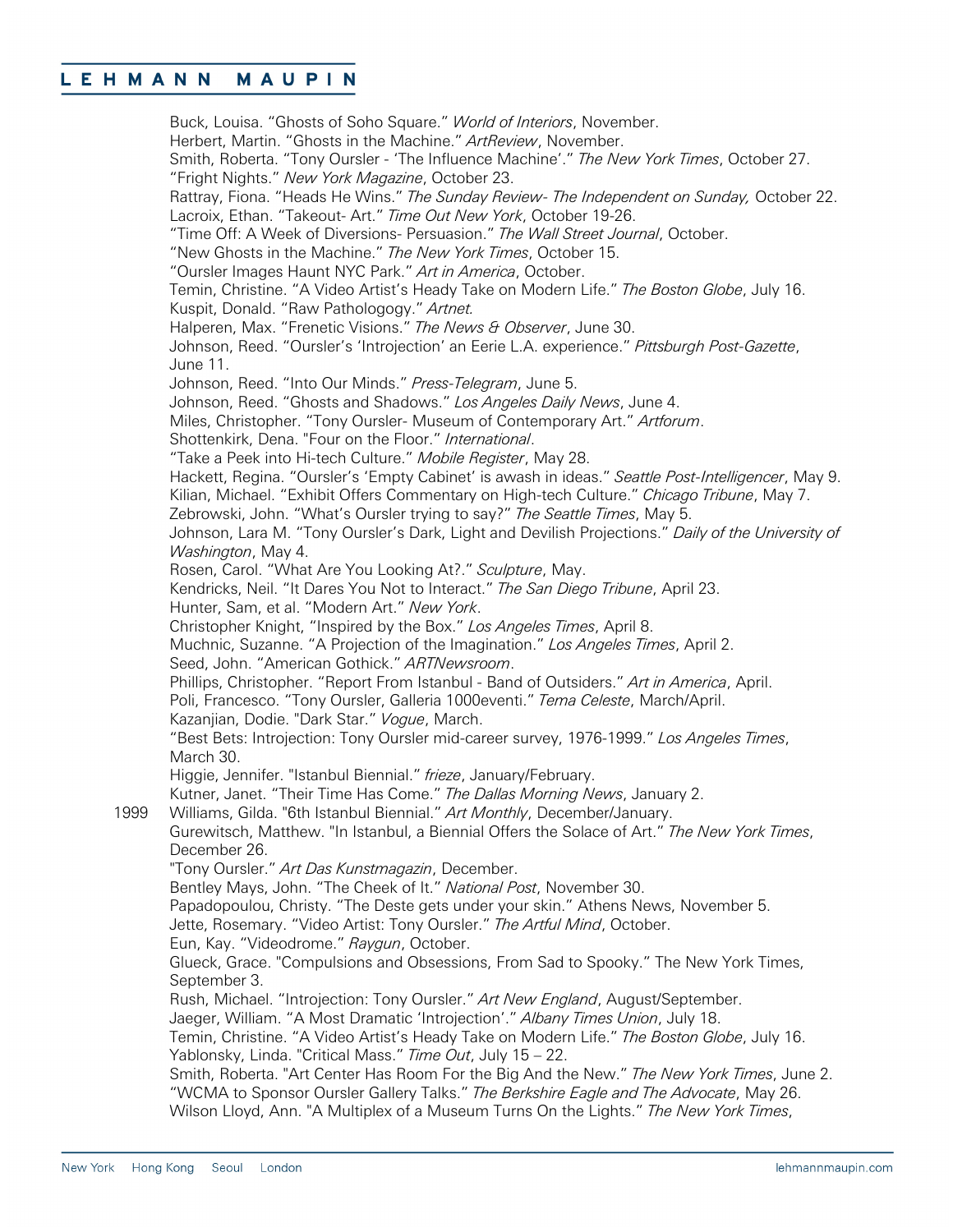May 23.

Chenkin, Bret. "An Ourslerian View of the World." *Bennington Banner*, May 6. Hanhardt, John G. "The Century's Most Influential Artists: TV Guide." *Artnews*, May. Bonenti, Charles. "Tony Oursler Exhibition at Williams – Taking Video to a New Stage." *The Berkshire Eagle*, April 30. Carman, Linda. "Tony Oursler's Mid-career Survey on View at WCMA." *The Advocate*, April 21. Wachtmeister, Marika. "Tony Oursler." *Femina*, April. Finkel, Jori. "Dealers Check Out of Hotel Fairs." *Art & Auction*, February 15 – 28. Siegal, Katy. "Tony Oursler, Metro Pictures." *Artforum*, January. 1998 Wadley, Nick. "The Secret Life of Clothes." *The Nishinippon*. DiPietro, Monty. "Never Mind the Academics*." Asahi Evening News*, December 4. MacInnis, Michael. "Tony Oursler: Metro Pictures." *The New York Art World*, December. Price, Mark S. "Tony Oursler: Video Dolls with Tracy Leipold." *Sculpture*, December. Politi, Giancarlo ed. "Spectacular Optical." *Flash Art*, November/December. Halle, Howard. "Grumpy Old Men." *Time Out New York*, November 26 - December 3. Smith, Roberta. "Tony Oursler." *The New York Times*, November 20. Levin, Kim. "Voice Choices: Shortlist." *The Village Voice*, November 17. Pedersen, Victoria. "Video Star." *Paper*, October. Shamash, Diane. "A History Lesson." *Art in America*, October. Madoff, Steven. "Pop Surrealism." *Artforum*, October. Davis, Amanda. "Dolls Droll and Disturbing, Tony Oursler at the Hirshhorn." *Gadfly*, October. Testo Grazia d'Annunzio, "Reportage." *Italian Vogue*, September. Zimmer, William. "Recipe for a Good Time: Surrealism and Pop Culture." *The New York Times*, August 2. Kimmelman, Michael. "How the Tame Can Suddenly See Wild." *The New York Times*, August 2. Zimmermann, Mark. "Mike Kelley and Tony Oursler, The Poetics Projects: 1977-1997." *NY Arts*, July/August. "Mob Rule #14: P is for Painting." *NY Arts*, July/August. Shaw-Eagle, Joanna. "Images of Contorted Reality at Hirshhorn Show." Washington Times, July 19. Kimmelman, Michael. "In Connecticut Where Caravaggio First Landed." *The New York Times*, July 17. O'Sullivan, Michael. "Oursler's Moving Projections." *The Washington Post*, July 10. Lewis, Ann. "At the Hirshhorn, Dolls with Attitude." *The Washington Post*, July 5. Schwendener, Martha. "Mike Kelley / Tony Oursler: The Poetics Project, 1977-1997." *Time Out New York*, June 25 - 2 July 2. Drolet, Owen. "Pop Surrealism." *Flash Art*, Summer. Schmerler, Sarah. "Mike Kelley & Tony Oursler." *Artnews*, Summer. Johnson, Ken. "Tony Oursler and Mike Kelley." *The New York Times*, June 19. "Lehmann Maupin / Metro Pictures." *New York Contemporary Art Report*, June. Galloway, David. "Digital Bauhaus." *Art in America*, June. MacMillan, Ian. "Expressway to Your Skull." *Modern Painters*, Spring. Jana, Reena. "Grace Note." *Artforum*, April. Sciaccaluga, Maurizio. "Tony Oursler." *Tema Celeste*, Milan, March/April. McNeill, David. "Body." *Art/Text*, February/April. "Tony Oursler: Bad Interview." *Studio Voice*, February. 1997 Bumpus, Judith. "Video's Puppet Master." *Contemporary Visual Arts*. Kimmelman, Michael. "Few Paintings or Sculptures, But an Ambitious Concept." *The New York Times*, June 23. Smith, Roberta. "The Horror: Updating the Heart of Darkness." *The New York Times*, June 1. Adams, Brook. "Report From New York." *Art in America*, June. Schulman, Ken. "A Touch of Class." *ARTnews*, May. Schjeldahl, Peter. "Museumification 1997: The Whitney Biennial as Pleasure Machine." *The Village Voice*, April 1.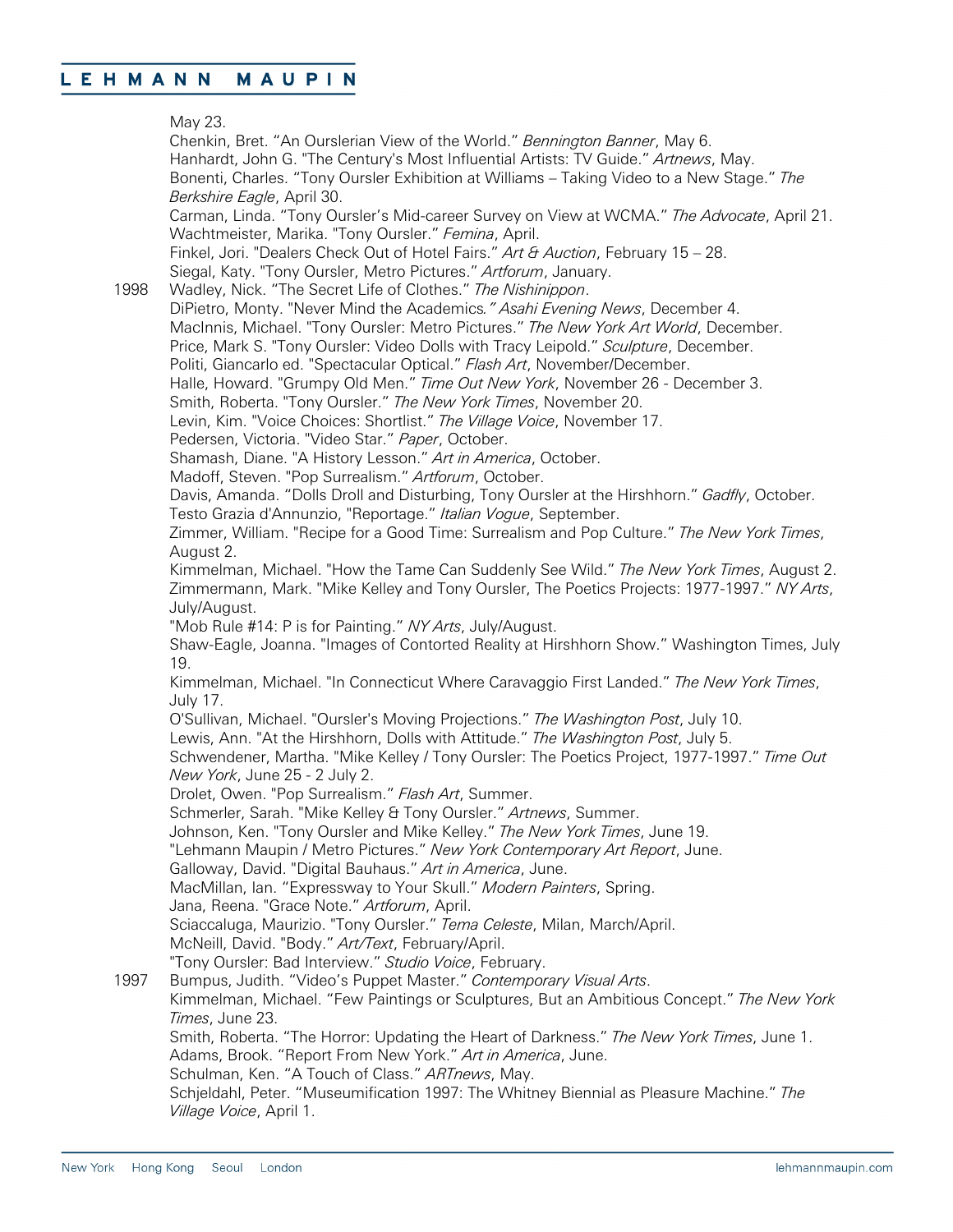Kimmelman, Michael. "Narratives Snagged on the Cutting Edge." *The New York Times*, March 21. Goldberg, Vicki. "Photos that Lie—and Tell the Truth." *The New York Times*, March 16. Kandel, Susan. "Facing an Encounter with a Surrealist Edge." *Los Angeles Times*, March 7. 1996 James, Caryn. "Art Flickers From Video Screens." *The New York Times*, July 26. Batchelor, David. "Tony Oursler—Lisson Gallery." *Artforum*, Summer. Cotter, Holland. "Optic Nerve." *Art in America*, June. Maloney, Martin. "Young Americans: Parts I & II." *Flash Art*, May/June. Halle, Howard. "The Vision Thing." *Time Out New York*. Ritchie, Matthew. "Tony Oursler: Technology As An Instinct Amplifier." *Flash Art*, January/February. Smith, Roberta. "A Neo-Surrealist Show With a Revisionist Agenda." *The New York Times*, January 12.

- 1995 Colman, David. " The Art Screen Scene." *Artforum*, September. Hagen, Charles. "Back in Fashion, Video Installations." *The New York Times*, July 11. Vogel, Carol. "Inside Art." *The New York Times*, April 7. Schwendener, Martha. "Tony Oursler: Dummies, Flowers, Alters, Clouds, and Organs." *Art Papers*, January/February. 1994 Schjeldahl, Peter. "Get Out of Here." *The Village Voice*, November 29.
- Smith, Roberta. "Tony Oursler." *The New York Times*, November 25. Levin, Kim. "Trans-Europe Express." *The Village Voice*, September 27. Januszczak, Waldemar. "Heart of the Matter." *The New York Times*, February 27.

### **PUBLICATIONS**

- 2016 Wehr, Anne, Tony Oursler, Fondation LUMA, Museum of Modern Art, and Bard College Center for Curatorial Studies*. Imponderable: The Archives of Tony Oursler*. Zurich: LUMA Foundation.
- 2015 Oursler, Tony. *Tony Oursler I/0 Underflow*. Amsterdam: Oude Kerk.
- 2013 Gielen, Denis, ed. *Tony Oursler/Vox Vernacular*. New Haven: Yale University Press.
- 2012 Sørensen, Jens Erik, Lise Pennington, and Tony Oursler. *Face ecaF - Tony Oursler*. Aarhus: Aros Aarhus Kunstmuseum.
- 2011 Mercurio, Gianni, and Demetrio Paparoni. *Tony Oursler: Open Obscura.* Milan: 24 ore cultura.
- 2009 Rimanelli, David, and Tony Oursler. *Tony Oursler: High*. London: Lisson Gallery.
- Oursler, Tony. *Tony Oursler - Lock 2, 4, 6*. Vorarlberg: Kunsthaus Bregenz. 2008 Cooke, Lynne, John C. Welchman, and Tony Oursler. *Tony Oursler: 1997-2007*. Zürich: JRP Ringier

Oursler, Tony, Omar-Pascual Castillo, F. Javier Panera Cuevas, et al. *Tony Oursler: mirada pensante = thinking gaze.* Madrid: Turner.

- 2007 Oursler, Tony. *Tony Oursler: Trunk, Mask, Bomb, Frame, Hatchet, Crutch, Queen*. Madrid: Galería Soledad Lorenzo.
- 2006 Paparoni, Demetrio, and Tony Oursler. *The Living Eye of Tony Oursler and the Spirit of the Age*. Torino: In Arco Books
- 2005 Bonnefory, Françoise, Julie Rouart, and Clément Dirié. *Tony Oursler*. Flammarion: Paris. Oursler, Tony. *Tony Oursler Blob*. Madrid: Galería Soledad Lorenzo.
- 2002 Beatrice, Luca. *Tony Oursler: parallel lines: drawings, photos, videos.* Torino: Galleria In Arco. Oursler, Tony, et al. *Tony Oursler: The Influence Machine*. London: Artangel. Anderson, Maxwell. *New York Renaissance. Masterworks from the Whitney Museum of American Art*. Milan: Palazzo Reale and Whitney Museum of American Art.
- 2001 Janus, Elizabeth, Gloria Moure, and Tony Oursler. *Tony Oursler*. New York: Distributed Art Publishers.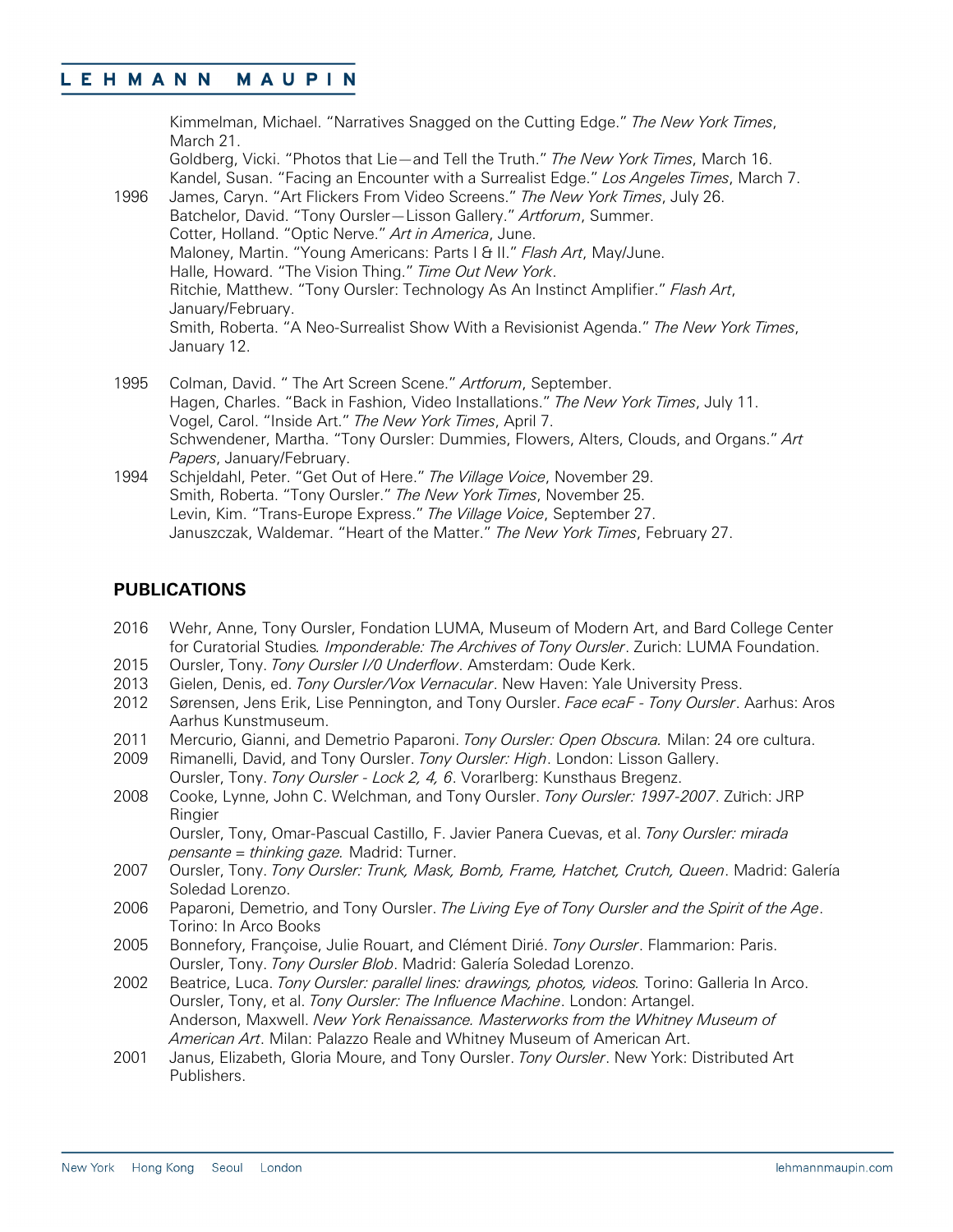- 1999 Oursler, Tony, Deborah Menaker Rothschild. *Tony Oursler: introjection, mid-career survey, 1976- 1999*. Williamstown, MA: Williams College Museum of Art. Oursler, Tony, and Galleria d'arte moderna e contemporanea. *Tony Oursler*. Milan: Electa
- 1998 Oursler, Tony, and Simona Lodi. *Tony Oursler*. New York and Milan: Charta. Oursler, Tony, et al. *Tony Oursler: Videotapes, Dummies, Drawings, Photographs, Viruses, Light, Heads, Eyes, and CD-ROM*. Hannover: Kunstverein Hannover.
- 1997 Bijutsukan, Watariumu. *Tony Oursler + Mike Kelley: poetics project*. Tokyo: On Sundays.
- 1996 Oursler, Tony, and Kasseler Kunstverein. *Tony Oursler: my drawings 1976-1996*. Cologne: Oktagon.

### **HONORS AND DISTINCTIONS**

2000 U.S. Art Critics Association ICA New Media Award

### **PUBLIC COLLECTIONS**

Aarhus Kunstmuseum, Denmark Ackland Art Museum, Chapel Hill, NC Albright Knox Art Gallery, Buffalo, NY Arken Museum for Modern Art, Denmark Broad Art Foundation, Los Angeles, CA CAPC Musée d'art Contemporain de Bordeaux, Bordeaux, France Carnegie Museum of Art, Pittsburgh, PA Centre Georges Pompidou, Paris, France Cincinnati Art Museum, Cincinnati, OH Cleveland Museum of Art, Cleveland, OH De Pont Foundation for Contemporary Art, Tilburg, Netherlands Des Moines Art Center, Des Moines, IA Eli Broad Family Foundation, Los Angeles, CA Ellipse Foundation of Contemporary Art, Cascais, Portugal Fondation Cartier pour l'Art Contemporain, Paris, France Goetz Collection, Munich, Germany Hammer Museum, Los Angeles, CA Hara Museum, Tokyo, Japan Hirshhorn Museum and Sculpture Garden, Washington, D.C. JB Speed Museum, Louisville, KY Joslyn Art Museum, Omaha, NE K11, Shanghai, China Los Angeles County Museum of Art, Los Angeles, CA Magasin 3, Stockholm, Sweden Milwaukee Art Museum, Milwaukee, WI Modern Art Museum of Fort Worth, Fort Worth, TX Musée d'Art Contemporain de Montréal, Montréal, Canada Musée d'Art Contemporain, Lyon, France Museu d'Art Contemporani, Barcelona, Spain Museum der Kulturen, Basel, Switzerland Museum of Contemporary Art, Chicago, IL Museum of Contemporary Art, Helsinki, Finland Museum of Contemporary Art, San Diego, CA Museum Ludwig, Cologne, Germany